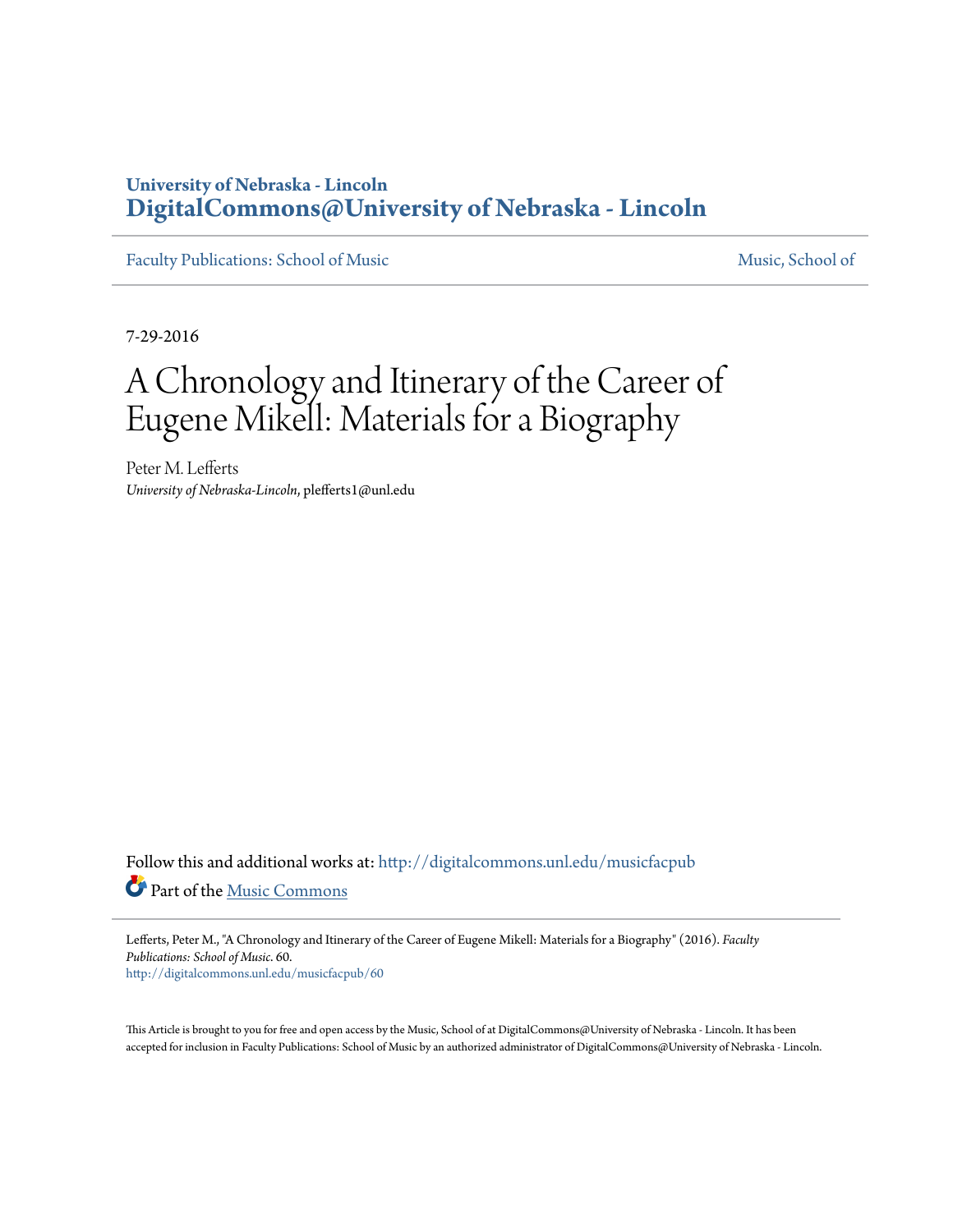#### **07/29/2016**

A Chronology and Itinerary of the Career of Eugene Mikell: Materials for a Biography

Peter M. Lefferts University of Nebraska-Lincoln

This document is one in a series---"Chronology and Itinerary of the Career of"---devoted to a small number of African American musicians active ca. 1900-1950. They are fallout from my work on a pair of essays, "US Army Black Regimental Bands and The Appointments of Their First Black Bandmasters" (2013) and "Black US Army Bands and Their Bandmasters in World War I" (2012). In all cases I have put into some kind of order a number of biographical research notes, principally drawing upon newspaper and genealogy databases. None of them is any kind of finished, polished document; all represent work in progress, complete with missing data and the occasional typographical error. I invite queries, amplifications, and corrections, which may be directed to plefferts1@unl.edu. The present document is a first draft of July 2016.

--------

## **Francis Eugene ("Gene") Mikell (1880-1932)**

Instrumentalist and recitalist (violinist, cornettist, saxophonist), conductor, composer, educator (including instruction in voice, piano, violin, guitar, mandolin, banjo, cornet, saxophone, clarinet; school and community bands and chorusses). Compositions for band, orchestra, voice. Arrangements of popular songs and tunes for band. And a photograph exists of Mikell with a curious string instrument he invented---a kind of soap box cello.

#### NAME

Most often Francis Eugene, but occasionally Eugene Francis (e.g., in some military records), probably because he went by his middle name (Eugene, or Gene).

Surname spelled variously as Mikel, Mikle, Mickle and Michael. How was it pronounced? Perhaps like the golfer Phil Mikelson or the actors Lars and Mik Mikkelsen, with a short "i"? No. Rather, based on alternative spellings that are sometimes found, it was pronouced like Michael, with a long "i". See, for example, the spelling in the US Census 1920, and Salem Tutt Whitney's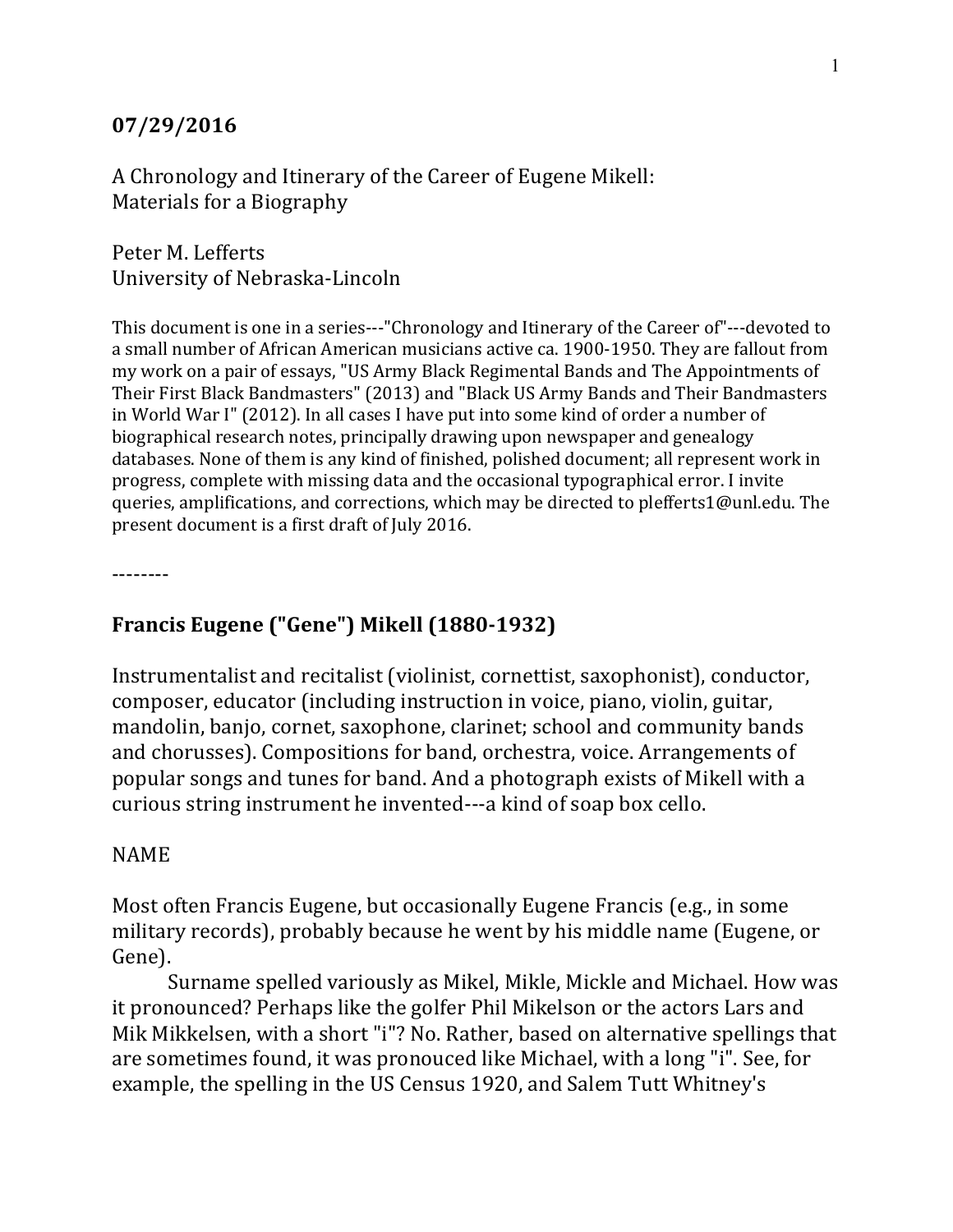comment in his "Timely Topics" column, under the heading "Impressions of Musicians" (Chicago Defender, October 11, 1930, p. 5): "Professor Michaels, bandmaster, violinist and arranger. Went over the top "over there" and is still going over the top over here." One of sister Ella's young children bears the first name Mikell (with the double "l") in the US 1900 Census, which gives us another reason to think that it is pronounced like "Michael."

## Education:

Mikell attended Avery, Tuskegee, the New York Conservatory, and Orangeburg, so he probably came from a relatively educated and successful family background. This supposition is only reinforced by his subsequent career in education. He taught at:

Tuskegee in 1894 Orangeburg SC State College Jenkins Orphanage, Charleston, SC Cookman Institute, Jacksonville Florida Baptist Academy, Jacksonville

Bordentown School, Bordentown, NJ New York Music School Settlement, NYC Martin-Smith School of Music, NYC (acc. Southern) Lincoln House Settlement, NJ Lincoln House Settlement, NYC

328 West 52nd Street NYC home studio

His amateur bands in teh NYC area included:

Jersey City, NJ mens band: the Jersey City Welcome Band, renamed the Progressive Elks Band Riverton and Palmyra, NJ Welcome Band East Orange, NJ boys band Newark, NJ boys band Cadet Band of the 369th NYNG Mikell's Midget Orchestra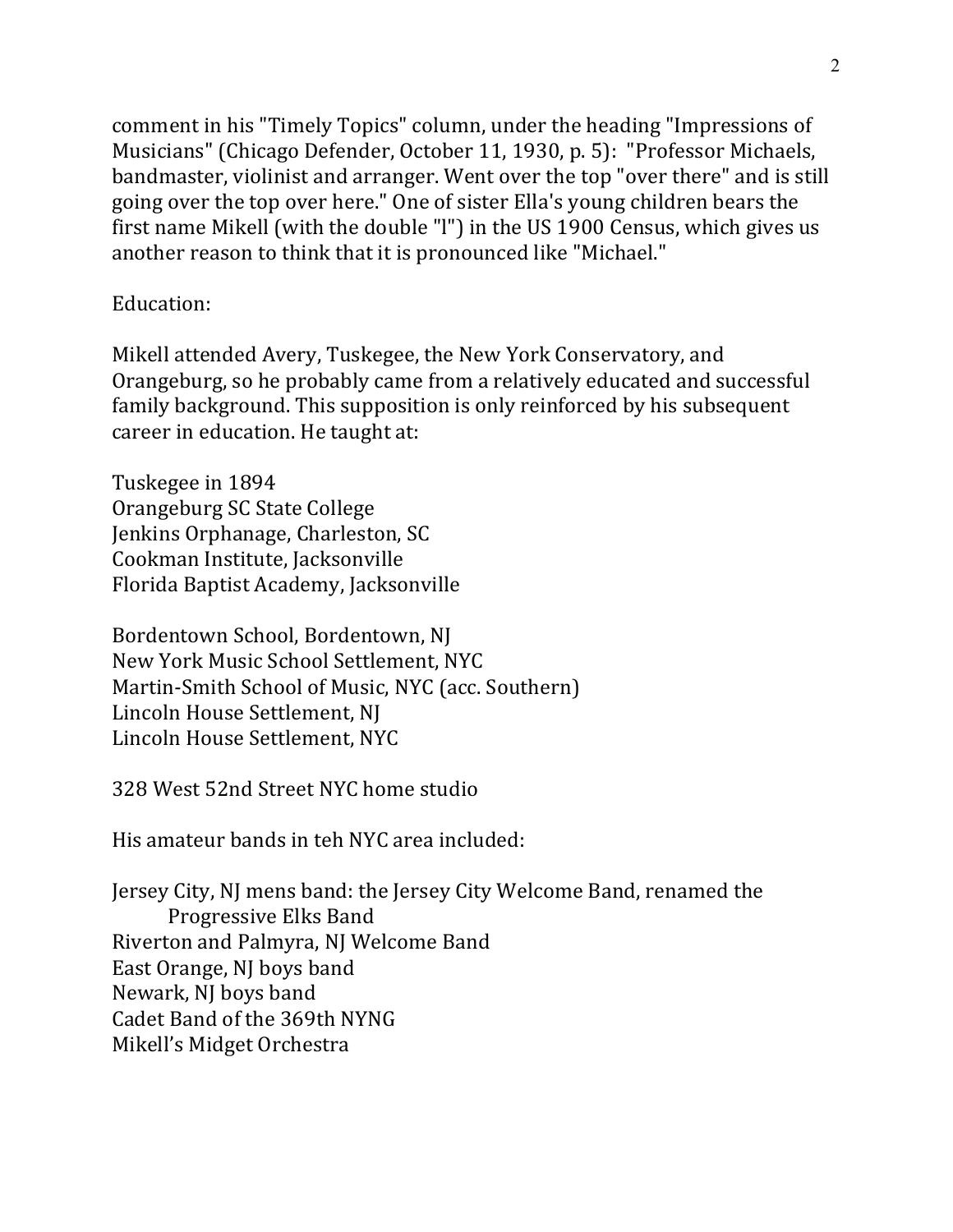## **BIRTH DATE**

1880, March 27: born Charleston, SC [see US Census entries, etc., etc. including obituaries]; not 1885, as gets reported in NY  $\overline{Age}$ , July 17, 1920, p. 5, and occasionally elsewhere; one Census hit has 1878;

His NY Abstract of World War I Military Service puts his age upon enlistment in May 1917 as  $35\frac{2}{12}$  years, making him born in March of 1882; on the other hand, a related document, the NY Abstracts of National Guard Service in WWI, puts his age upon enlistement as  $38\frac{2}{12}$  years, so with a birth date in 1880.

## FAMILY

His was one of the best known families in Charleston. acc. Indianapolis Freeman in 1910.

Parents are Edward Mikell (March 1846/1848/1849 - September 23, 1911) and Charlotte Hopkins Chisholm Mikell (1855 - 1925), married in 1871; his siblings are Ella, Nathiline (Nettie), Cornelius, Charlotte (Lottie), Rollin, Henry (Harry or Harrie), and Viola; Mikell's living siblings named in the obit of 1932 are brother Harrie and sisters Mrs. Nettie Connors, Mrs. Ella Toole, and Mrs. Lottie Harlee.

In the 1900 US Census, the family was in Charleston; his father and his brother Harry were barbers, Lottie was a cashier in the shop, and Nathiline was a music teacher in Charleston. Eugene is not there. By 1900, son F. Eugene Mikell must be already grown and out of the house, apparently, or else spending a summer vacation elsewhere (see immediately below).

In another US 1900 Census report, Eugene Mikell (spelled Mikel) is living with his mother Charlotte in the home of his sister and his brother-in-law, Ella [Mikell] Tool and Henry Tool, in Rock Hill, York Co., S.C. (about 25 miles south of Charlotte). Both Ella and Eugene are identified as music teachers. Eugene is said to be born in 1878 and age 22. Perhaps he was visiting these close relatives at the moment the census take knocked on the door. NB: Mikell's father Edward is reported to have died in Rock Hill in 1911 (ancestry.com family tree).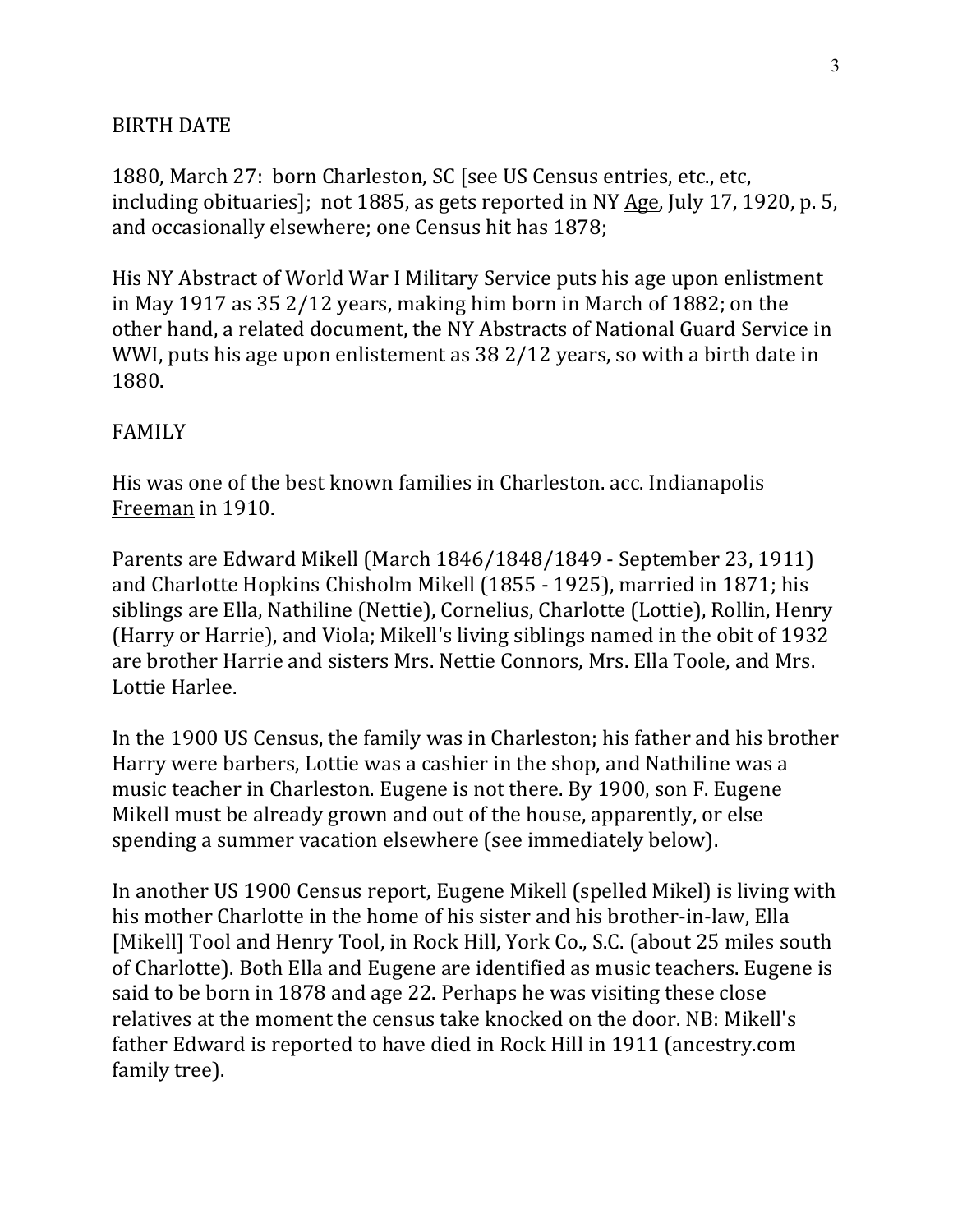#### STUDENT YEARS

#### Attended:

The Jenkins Orphanage, where he went in 1892 and remained about a year.

Avery Normal Institute [the Avery Institute], Charleston, SC (for children of Afro-American elites of Charleston; pre-collegiate); music instruction from a German teacher named Daedon (NY Age, July 17, 1920, p. 5)

1893, in January: a concert at the Owens Academy of Music, including "a negro lad named Eugene Mikell, violinist" (Charleston (S.C.) News and Courier, January 19, 1893, p. 2)

1893 Then at the Tuskegee Institute, where he studied with Charles Harris (NY Age, July 17, 1920, p. 5); Mikell took charge of the orchestra at Tuskegee in 1894 as a student, and as [student] leader of orchestra (acc. Indianapolis Freeman, 1910); "He next entered Tuskegee Institute, and after a year at this renowned institution his musical ability attracted the attention of the faculty and he was put in charge of the orchestra, then composed of forty musicians" (NY Age, June 21, 1919, p. 6)

 $[1896:$  If "Mr. Mikell" is him, he's managing the Rutledge College Glee Club; State (SC), November 8, 1896, p. 3---but he would be awfully young; place sounds white, too; it is in Columbia, SC, and what was once Rutledge is now USC]]

1897 Then New York Conservatory of Music (NY Age, July 17, 1920, p. 5); New York Conservatory [1896-1897?], as "the only colored student in a class of ten" (Indianapolis Freeman, 1910); an institution at 112 E. 18th St. in 1902, it had been in operation for more than 30 years, since ca. 1870 or before [charter amended by legislature, 1866]

1898 Then Orangeburg SC State College (an historically black school, now South Carolina State University); Mikell graduates from the State College at Orangeburg, S.C. [1897-1898 school year], and then is made musical director there (Indianapolis Freeman, 1910)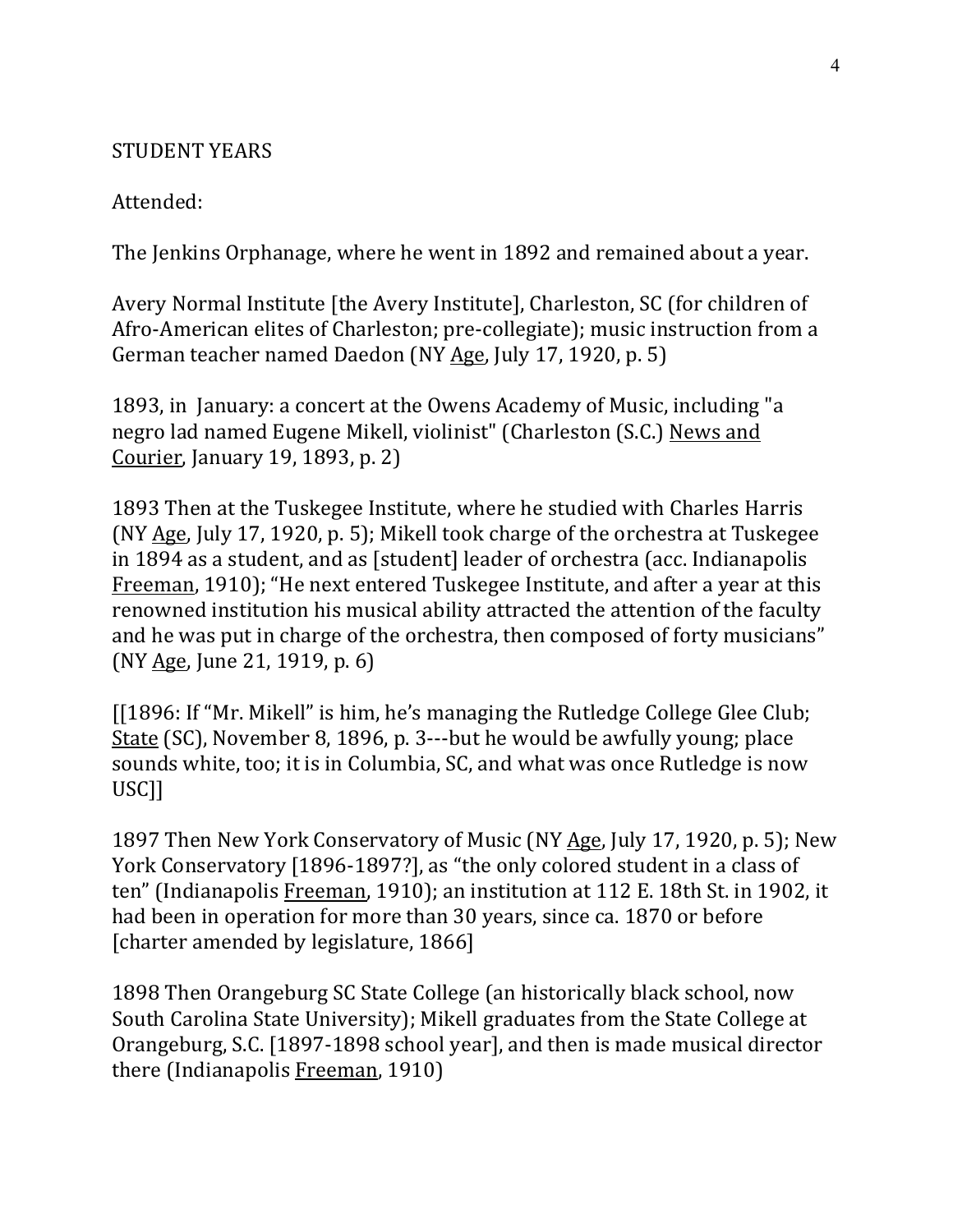A Charleston Jazz Initiative website (accessed July 7, 2011) says he was a graduate of the Aeolian School for Musical Research in NYC but I find no evidence for that; the school's name is actually the "Aeolian Hall School for Music Research" (not "musical"), located in NYC at Aeolian Hall at 689 Fifth Avenue at 54th Street, and the very few hits on it are from 1927, 1928, and 1931, or the later 1920s; newspaper advertisements announce that it opened to the public in 1928; it was housed in Aeolian Hall, and offered piano instruction to children; the Aeolian Company made pianos, player pianos, organs, etc.

## PROFESSIONAL CAREER

ORANGEBURG and CHARLESTON and SAVANNAH about seven years, ca.1897/1898-1905

In addition to teaching at Orangeburg, Mikell started his first boys' band there, which met with great acclaim (NY Age, July 17, 1920, p. 5); this is also the era of his first work with charity cases as an adult---i.e., the Jenkins Orphanage connection (see below).

1898/1899 to about 1905: Mikell is teaching at Orangeburg SC State College, roughly 60 miles NW of Charleston

1900: He's "the well known violinist of the South Carolina State College"

1900: reported living wiuth family in Rock Hill, S.C. in US 1900 Census; this city is north of Orangeburg on a line from Charleston through Orangeburg, and Columbia, and Rock Hill to Charlotte

1902, in January: for Emancipation Day at the Charleston Exposition, "the music for the occasion was rendered by the State Colored College, and the Jenkins Orphanage Bands." (Richmond (Va.) Planet, January 11, 1902, p. 8)

1902: Master Eugene Mikel of Charleston is the leader of the college band at Orangeburg, and is beaten in a racial incident (Cleveland Gazette, May 17,  $1902$ , p. 1)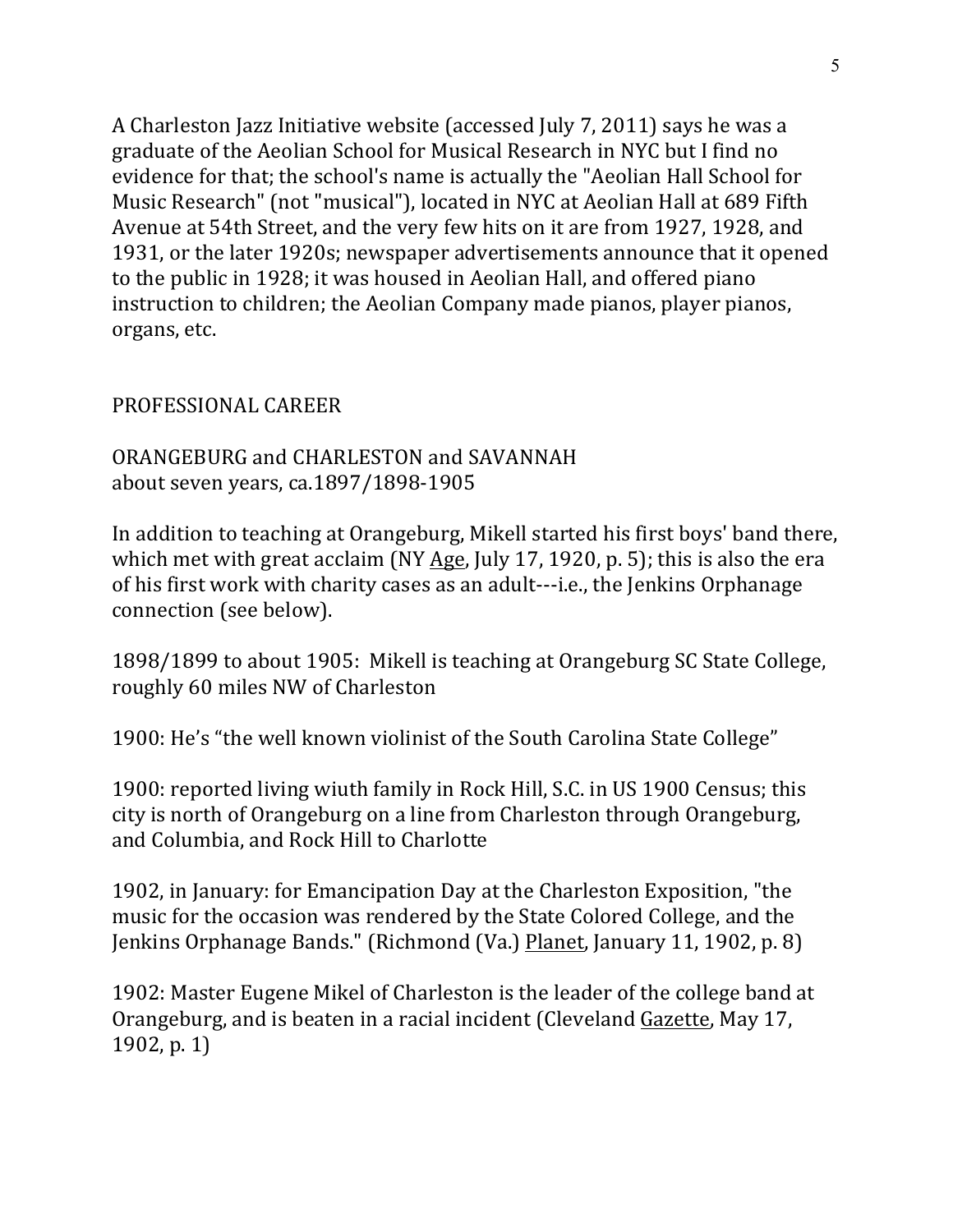1903: Mikell marries "the accomplished" Anna Marshall of Charleston (1883-1963) in May 1903, an event which merits notice in a Washington newspaper (Washington (DC) Colored American, May 16, 1903, p. 5); her father Jacob Marshall is a fireman and her mother a dressmaker, so similarly middle class. (Eugene and Anna have sons Otto Reginald [or Reginald Otto],  $2/17/1904$  to  $5/1970$  born in SC the next year; and F. Eugene, jr, 6 Oct. 1908 to 25 Jan. 1992, born in Fla.)

1904: He's teaching music, as Prof. E. F. Mikel, at the Lincoln Graded School (colored) in Sumter, SC, about 60 miles east of Orangeburg, and plays a violin solo at the annual closing exercises (Sumter (S.C.) Watchman and Southron, June 1, 1904, p. 2)

1905: He and Mr. English are doing a church benefit in Savannah (Savannah Tribune, September 16, 1905, p. 5); they are with Mahara's Minstrels in 1905-1906; Mikell is writing songs with English in 1909; and in 1910, when Mikell was in Jacksonville, he closed his studio so that he and L. V. English could go on a concert tour of the West, doing recitals in schools, colleges, and playhouses (Indianapolis Freeman, October 15, 1910, p. 6)

JENKINS ORPHANS BAND, an association from 1892 to at least ca. 1925

1891: The Orphanage itself was organized on December 16, 1891 by Rev. D. J. (Daniel Joseph) Jenkins and got underway in January 1892 (Charleston News and Courier, June 16, 1892, p. 8).

1892: By an acount in a hometown Charleston, S.C. obit, Mikell "STARTED JENKINS BAND/  $\dots$  [he] "was the original member of the Jenkins orphanage band"; "it was recalled here yesterday" [that] Mikell was brought to the orphanage as a boy by the Rev. D. J. Jenkins to start the first musical organization there  $\dots$ . Mikell was born here in 1880 and went to Jenkins orphanage in 1892, remaining for about a year and returing in the summers to help organize the band" (Charleston News) and Courier, January 26, 1932, p. 2)

1892: Mikell "worked for the Jenkins Orphanage when it first started, playing the violin at the age of 12" (Charleston News and Courier, March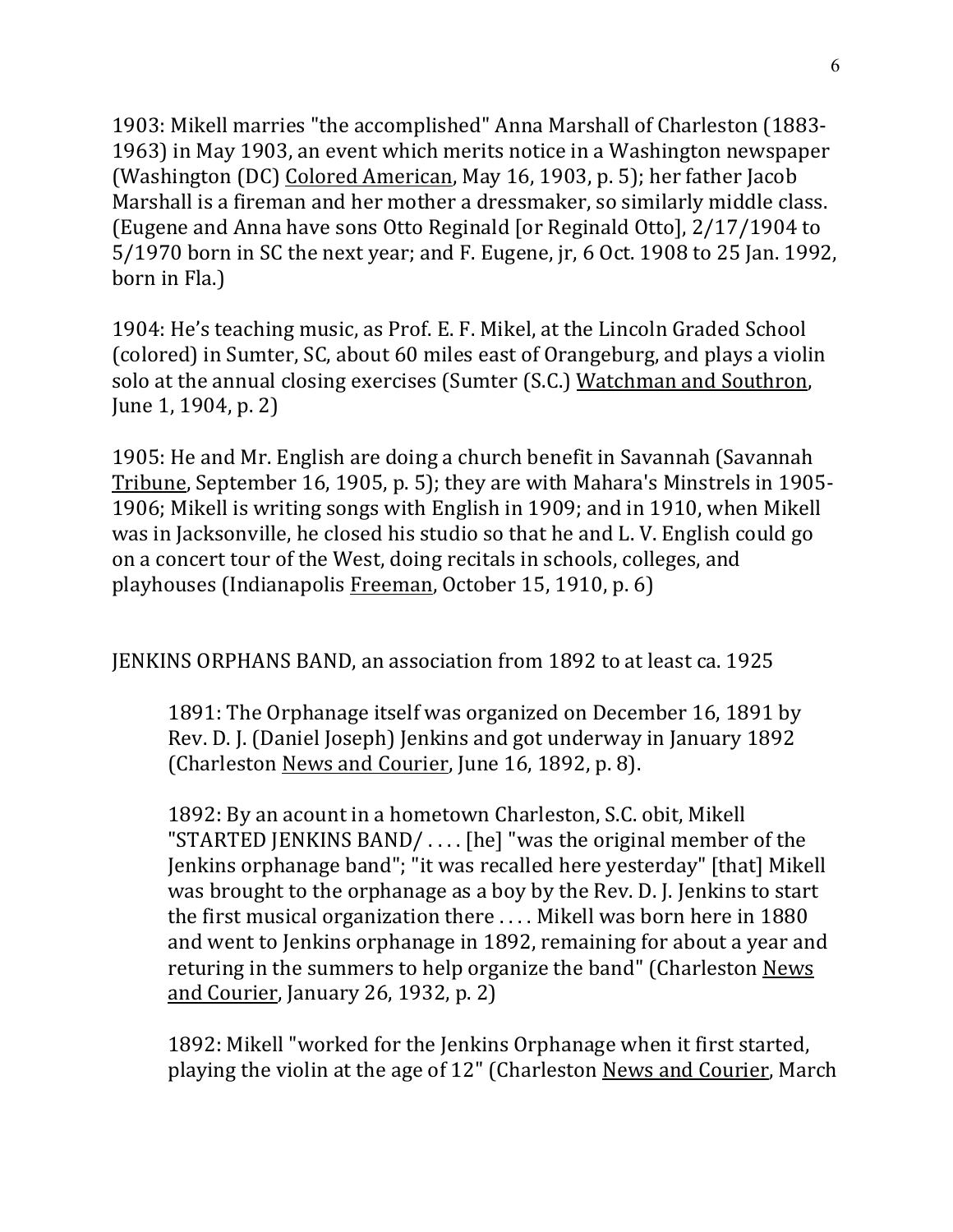23, 1909, p. 5); this sounds as if he was associated with the orphanage but not necessarily with the nascent band.

1892: Mikell obituary in Jamaica (NY) Long Island Daily Press, Thursday, January 21, 1932, p. 1 says "He organized the Jenkins Orphans Band at Charleston, later had charge of the band and orchestra at Tuskegee"

1894: Though the orphanage band was first organized before Fall 1895, in Fall 1894 there are no newspaper references to the band such as begin to turn up in the spring of 1895 (when a band of 14 went to England and ended up stranded). It was not in the picture when Jenkins organized "an entertainment at the orphanage for the benefit of the building fund" which included a concert by "a number of colored amateurs" (Charleston News and Courier, January 23, 1894, p. 8). Although there is mention of the "orphan band" singing at the closing exercises for the school in July (Charleston News and Courier, July 3, 1894, p. 8), the usage might just refer to a group of orphans, as it does in the reference to "the band of little colored vagabonds saved from the gutter by Mr. Jenkins" (Charleston News and Courier, March 29, 1894, p. 8).

1895: The first solid reference to the Orphanage band comes in the spring of 1895. they played at the second annual fair in February (Charleston News and Courier, February 1, 1895, p. 8); in May, "The Jenkins' Orphanage band continues to render concerts on street corners" (Charleston Evening Post, May 8, 1895, p. 4); they played at the orphanage's fourth annual closing exercises in June (Charleston Evening Post, June 15, 1895, p. 1, p. 8); they are to play at a boating excursion benefit on June 20th (Charleston Evening Post, June 13, 1895, p. 3)

1895: Over the summer, Jenkins takes the band of 14 boys, ages 5 to 10 (or  $14$  boys, ages  $5-17$ ; or  $14$  boys, ages  $6-13$ ; or  $13$  boys, ages  $5$  to  $14$ ), up North, and then to England in late August, arriving at Southampton on September 4; they are immediately in financial straits, which makes national news in the US (Charleston News and Courier, September 13, 1895, p. 8, in part reporting from New York and London newspapers; Charleston News and Courier, September 21, 1895, p. 2, in part reporting from the London Telegraph of September 9); They sailed for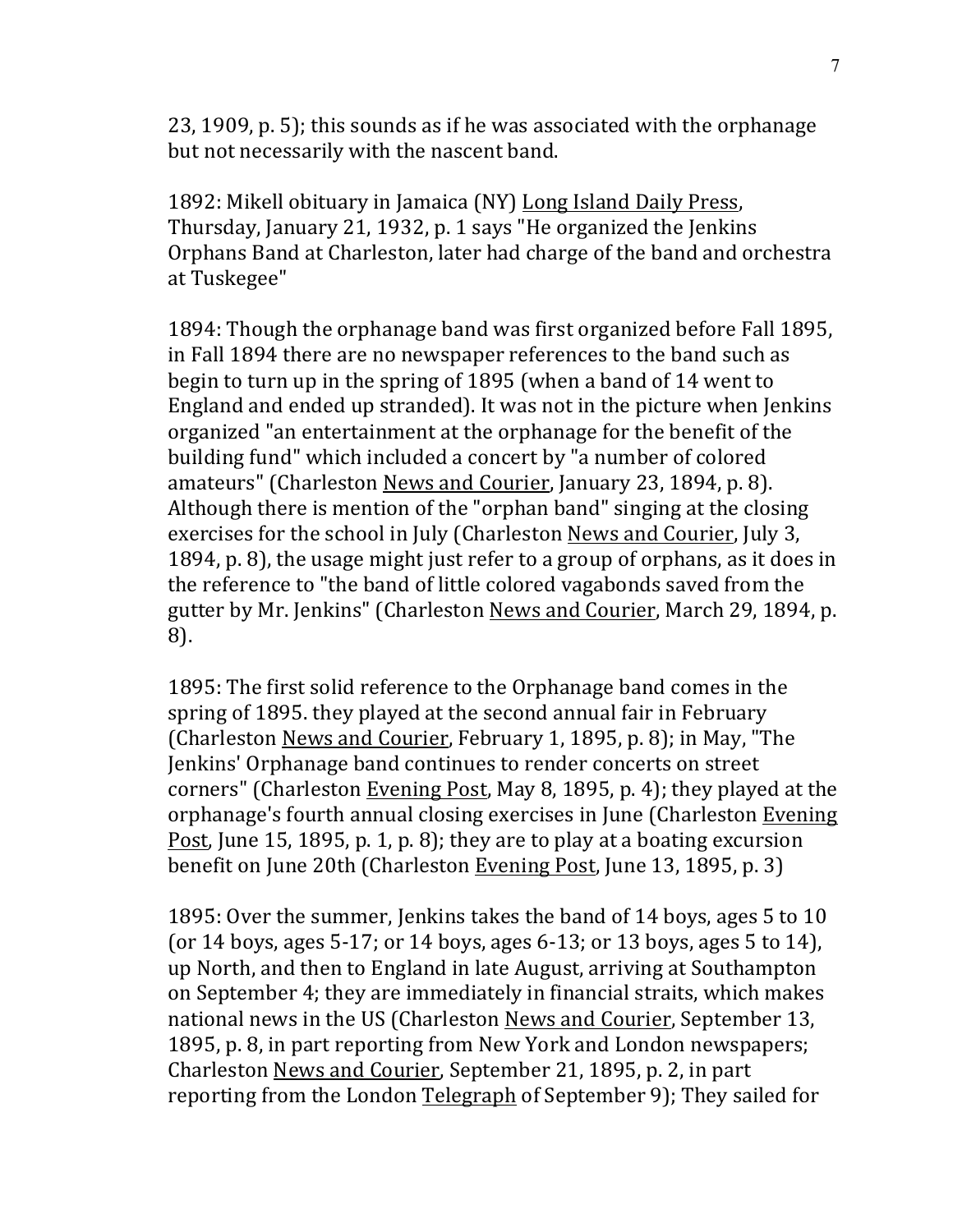New York on October 16, they were expected to arrive back in New York on Wednesday, October 23, and returned to Charleston on October 27 (Charleston Evening Post, October 21, 1895, p. 3; Charleston News and Courier, November 3, 1895, p. 16, with long summary of entire journey)

In London the band was advertised as "the Smallest Black (Brass) Band in the world" (Charleston News and Courier, September 29, 1895, p. 3). A list of names and instruments of the band members indicates 12 instrumentalists, a musical director, and a drum major, with no sign of Mikell (Charleston News and Courier, November 3, 1895, p. 16)

It would seem that before he left Orangeburg/Charleston area for Jacksonville, Fla., Mikell had begun to work in an important adult capacity with the band(s) of the Jenkins Orphanage in Charleston. This would seem to have to be on the order of one day a week, or on the weekends, or in the summers. Very possibly his biggest role was, in fact, summer touring work, continued into his Jacksonville years. The Jenkins connection included players who ended up in his bands as adults.

1904: Jenkins Orphanage Band is claimed to have played at the St. Louis fair in 1904 but Schwartz and Schwartz do not mention this. [needs documentation] One reference, though: "A brass band of small colored boys from the Jenkins Orphanage in Charleston, S. C., left at 6:19 last evening [from Boston], en route to the World's fair at St. Louis, where they will remain till the close of the fair." (Boston Herald, August 23, 1904, p. 3). Very possibly this is a typical Jenkins venture with no backing officially from the fair, but with the intention to play on street corners.

1905: Frequently repeated claim to have played at the Roosevelt inauguration in 1905. [needs documentation]

Could the reference to a Roosevelt inauguration be confusing the failed attempt of the band to serenade Roosevelt at his home at Sagamore Hill in August 1903 with their presence at the Taft inauguration in March 1909? Or, again, might it have been an unofficial presence on street corners---drawn by the promise of crowds?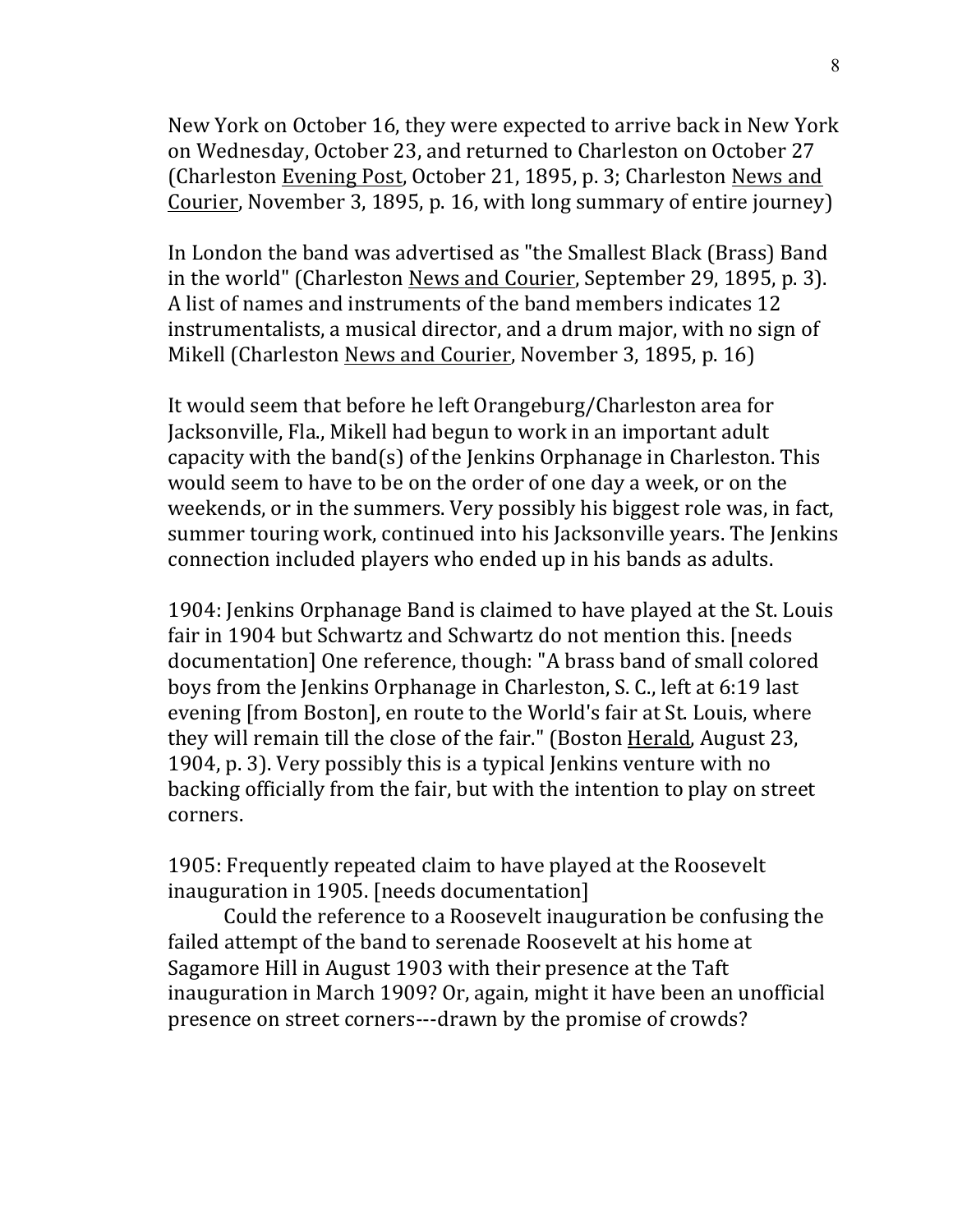1909: The band did play at the Taft inauguration in 1909 (under Mikell) and at at least one other event in Washington before they left town (Washington Post, March 8, 1909, p. 10)

1914: The band played at the Anglo-American Exposition in London in 1914 (without Mikell---see below).

Up to five bands toured each summer and two each winter by the mid 1920s, after Mikell's time; most claims seem to go back to the Chilton book (Nursery); NYT obit for Jenkins; NB Black Music Research 2010 article on Jenkins's son

Edward Ball, in The Sweet Hell Inside (2001), calls Mikell "an orphan who had grown up to tutor Jenkins band  $#1$ ". I do not know where this bit about being an orphan comes from, and quite possibly his

association with the Orphanage Band (the 1910 Freeman art. says he once directed it, and the NYT obit says he organized it) got altered into the assertion that he himself was an orphan.

A Charleston Jazz Initiative Website (accessed 7/7/2011) says he was "a resident of, and taught music at Jenkins Orphanage in late 1890s"; may be this means from his very earliest days at Orangeburg, in 1898/1899/1900.

The Wikipedia entry for Jenkins Orphanage (etc., etc.) explains how famous the band was, and it says Mikell was one of two local Charleston musicians hired to first get music going there; this is often repeated but no hard evidence is ever cited; however, Smith FSU thesis (p. 81) says his earliest professional gig is with Jenkins, that he leads them on US and European tour [European tour is wrong], and he leads them at Taft's inauguration

1900s: Jack McCray, Charleston Jazz (2007), p. 27, at the beginning of Chapter Three, "The Avery-Jenkins Connection," says Mikell led the bands in the early 20th Century, not at the same time as P. M. Logan. Amos Mordecai White, b.1889, attended at the school ca. 1903-1913; he remembers learning the alto horn at age 14 from Mikell---so in 1903--in time to play a summer tour, including a booking for one month on the Atlantic City boardwalk (Chilton, "Nursery").

The story is often repeated in the Arthur Briggs literature that the longlived Briggs (1899-1991) was given his earliest music lessons by Mikell,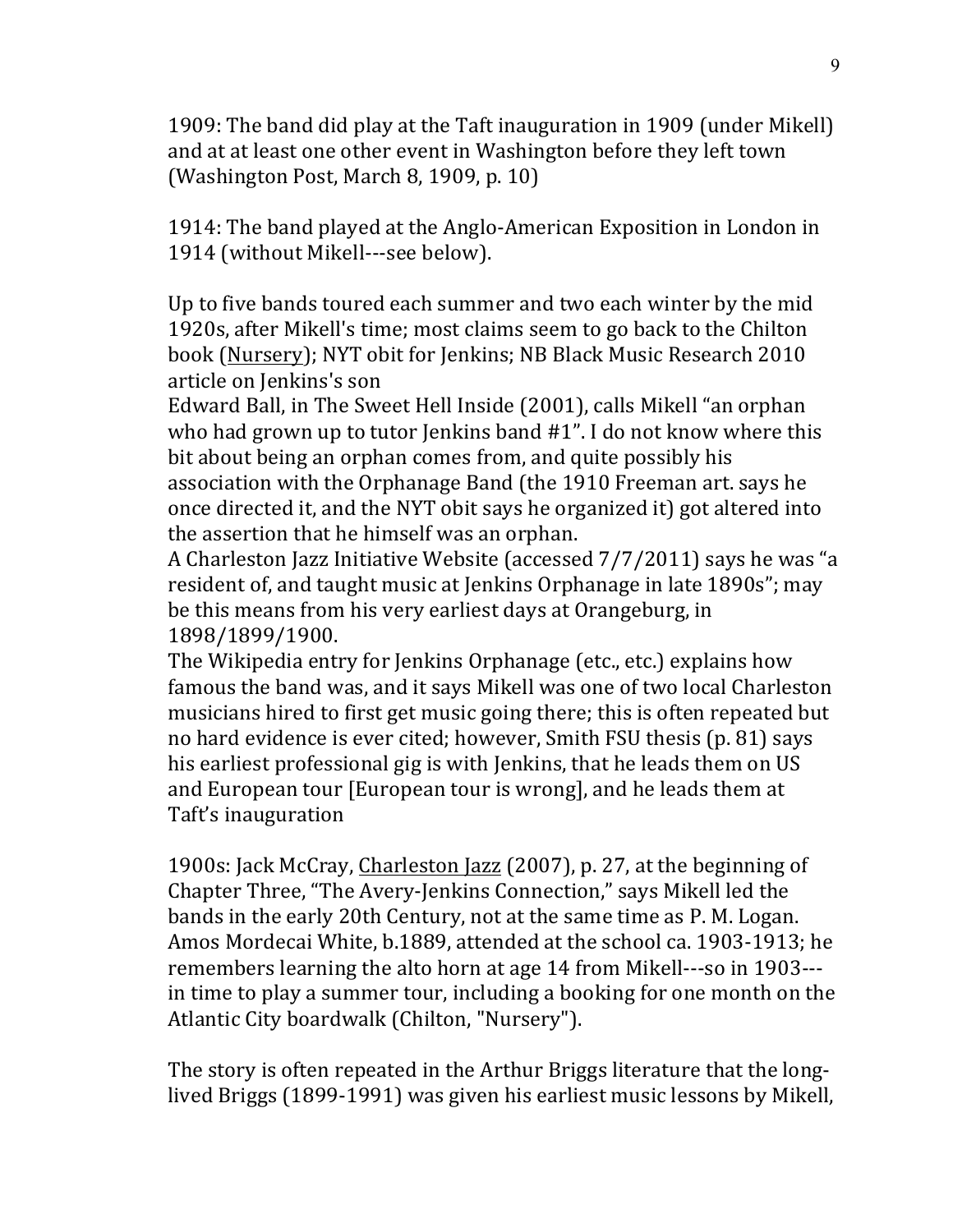a teacher attached to the Jenkins Orphanage (e.g., London Guardian, July 19, 1991, p. 37)

1909, in March: Mikell definitely took the Jenkins Orphanage band to the Taft inauguration on March 4, 1909; see Indianapolis Freeman art. of 1910 and Lucien White art. in NY Age in 1920 (NY Age, July 17, 1920, p. 5); talking with Lucien White, the Taft inauguration is the big story, and no prior association gets into the article: Mikell was sent for from Jacksonville, he got together and drilled a band of all the available boys and some of the former members now graduated; for confirming references to the band in Washington, though with no mention of Mikell, see Washington Post, February 28, 1909, p. 1; Washington Evening Star, March 3, 1909, p. 2, Washington Herald, March 4, 1909, p. 7, and Washington Herald, March 5, 1909, p. 3

1909, in March: "Trains Musicians--Eugene Mikell, a son of Edward Mikell, Charleston's oldest barber, is now living in Charleston, and after studying music at Booker T. Washington's school in Alabama and having studied at the New York Conservatory of Music, is now training Jenkins' band and orchestra. The orchestra will play at any local entertainment." (Charleston (S.C.) Evening Post, March 22, 1909, p. 7; similar text in Charleston News and Courier, March 23, 1909, p. 5)

1913, in August Mikell serenades the Whitman Sisters in Asbury Park, NJ with a Jenkins Orphanage Boys Band of 35 on tour in the East; he's formerly of the Globe (Indianapolis Freeman, August 30, 1913, p. 6)

1914: In Benjamin Franklin, <u>Jazz & Blues Musicians of South Carolina:</u> Interviews with Jabbo, Dizzy  $\ldots$  (2008), p. 1, an interviewee remembers sons Gene and Otto there; p. 17, an interviewee remembers that Mikell was there before his time, i.e., in context, before 1914

1914: "A letter (dated 25 July 1914) from Jenkins in London to Eugene Mikell in Jacksonville, Florida, indicates that Mikell did not accompany the band to London" (Jeffrey P. Green, Edmund Thornton Jenkins  $(1982)$ , p. 23, note 3); Green, pp. 39-40, prints a large excerpt from that letter, which was addressed to Mikell in Jacksonville. Jenkins's offer to Mikell to lead the band in England that fall is "one of the greatest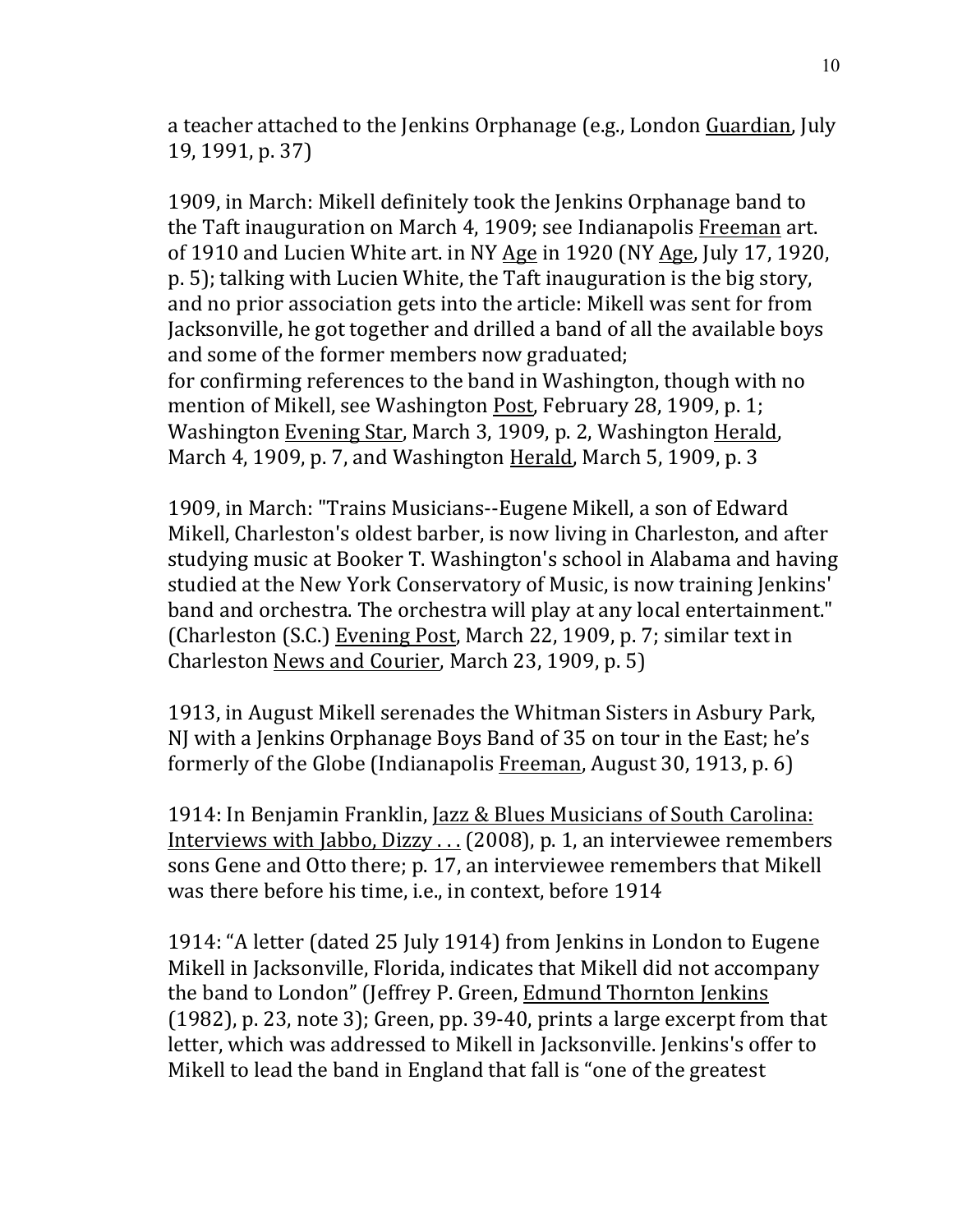opportunities I have ever been able to offer you." So he had offered Mikell opportunities in the past.

The trouble with contemporaneous articles about the band is that Jenkins and the present kid drum major get mentioned, but not any adult band leader. Green, an excellent source, reports that the band in England was run by Logan and Jenkins's son. When Jenkins's son was accepted to study music in London, he needed to be replaced, and Jenkins wrote Mikell with this offer in July. The band had been in London already for two months at this juncture. See also Chilton, "Nursery."

Later:

1919: Mikell leads the Hellfighters Band in a charity concert in NYC for the Orphanage, and he is called "both a musician and a charity worker among the colored orphans of the South" (NY Times, August 3, 1919, p. 22)

1924: Chilton (Nursery) claims Mikell led the orphanage band as guest conductor at Hammerstein's Roof Garden in Manhattan in 1924

MAHARA'S MINSTRELS 1905-1906

1906, April: Mikell is finishing up a stint of one season with Mahara's Minstrels; Mikell & English are their musical team; probably still had Charleston as his home; he was their music director for a year, which likely means the 1905-1906 season (Indianapolis Freeman, April 14, 1906, p. 6; Indianapolis Freeman, October 15, 1910, p. 6; Smith FSU thesis, p. 82)

## JACKSONVILLE 1906-1916

Mikell moves south with his family and begins what would be about a decade's work based in Jacksonville, Florida. [Probable Jacksonville, Florida connections include the Johnson brothers---J. Weldon and J. Rosamond Johnson---and Ralph Redmond]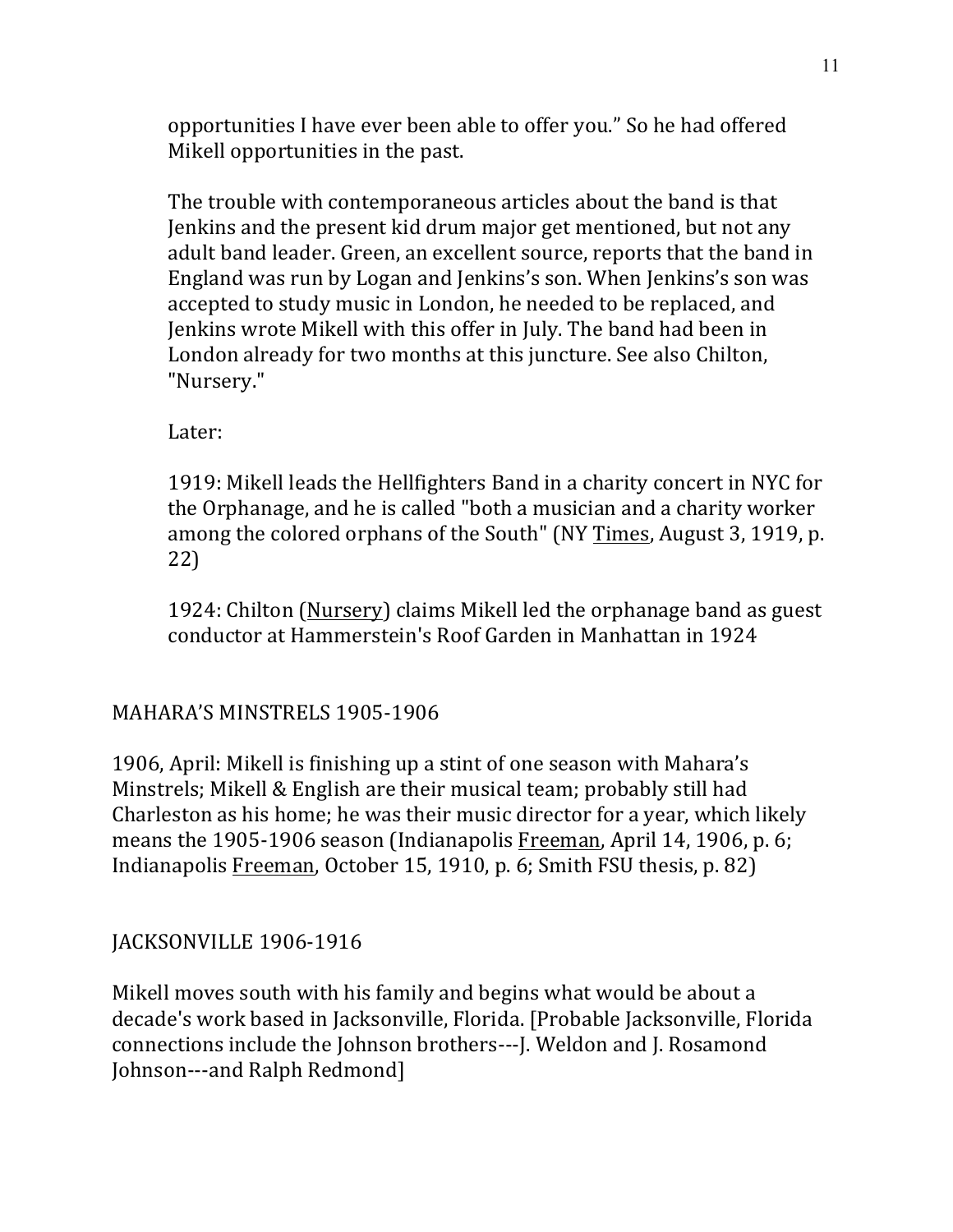## JACKSONVILLE SCHOOLS, ca. 1906-1907/1908?

At the Cookman Institute and Florida Baptist Academy in Jacksonville: after a year on the road with Mahara's Minstrels, Mikell goes to Jacksonville to be musical director at the Cookman Institute and also instructor of the cornet band at the Florida Baptist Academy there (e.g., Indianapolis Freeman, October 15, 1910, p. 6). This seems to be in 1906-1907. But, as below, in 1907-1908 he is on the road for part of that season, and it is unclear how this touring would square with teaching duties.

NB: Much later, over 1923-1925, Cookman merged with Mary McLeod Bethune's Daytona Normal and Industrial School in Daytona, Fla. The new institution was first briefly called the Daytona-Cookman Collegiate Institute and then, from 1926, the Bethune-Cookman Collegiate Institute (now Bethune-Cookman College), hence the varied names for the institution Mikell first worked for in Jacksonville in later accounts of his career.

## PUBLIC SCHOOLS

Mikell was also called supervisor of music in the Jacksonville public schools (NY  $\angle$ Age, July 17, 1920, p. 5): "He has served as supervisor of music in the Jacksonville, Fla., public schools and as musical director of the Globe Theatre in the same city." It is possible that he continued with the schools as his day job after taking over at the Globe, although verb tenses in the Indianapolis Freeman 1910 article suggest possibly that he gave up school teaching for work at the Globe.

## BANDS AND THEATRE ORCHESTRAS, ca. 1907/1908-1916

## 1907-1908

1908, February: in Jacksonville, Mikell is in charge of the band and orchestra of the Marshall Plantation Comedy Company apparently wintering there, and playing Tampa in February for about three weeks, then Key West, etc.; big tour under canvas beginning April 10; Prof. Mikell directs their "Challenge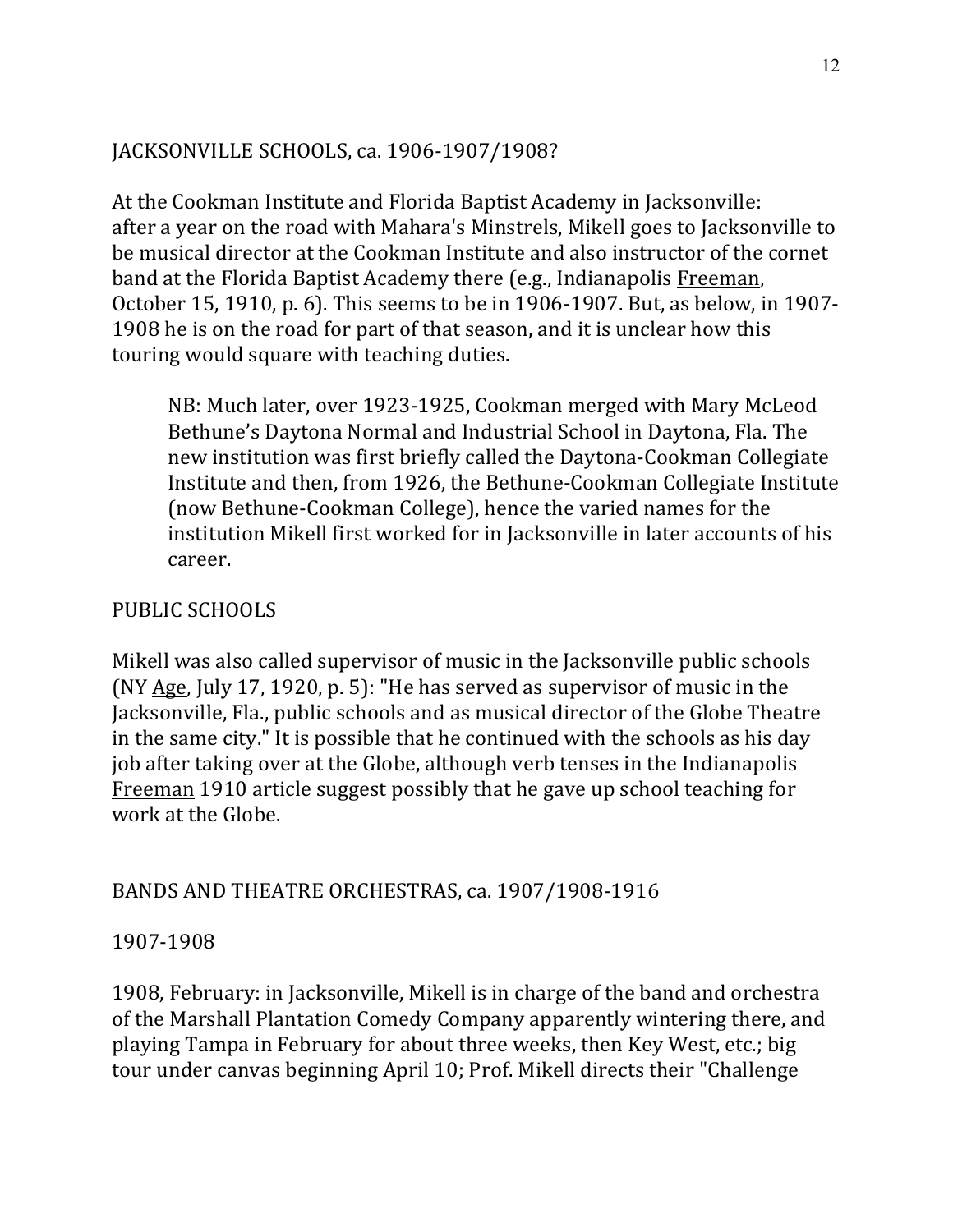Band" (Indianapolis Freeman, January 25, 1908, p. 5; Indianapolis Freeman, February 8, 1908, p. 5 Indianapolis Freeman, April 18, 1908, p. 5)

1908, April: from Jacksonville, on a tour of the South with his own "famous concert band" (Indianapolis Freeman, April 7 [?], 1908, p. 5), probably meaning the Challenge Band; they return to the city in late June or earliest July "after a successful trip through the South" (Indianapolis Freeman, July 4,  $1908, p. 5)$ 

1908-1909

1908, in July: Impresario Frank Crowd runs vaudeville at the Bijou, a tiny place with seating for 218, from July 1908; and then refurbished and renamed as the Globe, from January 1910; ran it for at least  $7+$  years, mid 1908- late 1915

1908, in fall: Not quite sure what Mikell is up to (school teaching, most likely).

1909, early in the new year: Mikell is called from Jacksonville to Charleston to assemble, rehearse, and lead a band of 50 under the name of Jenkins Orphanage Band at Taft's inauguration

1909, in June: Mikell leads the band at the large, newly built Jacksonville "Airdome", next door to the Bijou, from June 1909 (refs. incl. Indianapolis Freeman, October 23, 1909, p. 5, Indianapolis Freeman, May 21, 1910, p. 6, and FSU thesis,  $pp. 75-76$ )

1909-1910

1909, in October: son F. Eugene jr. is born in Florida 1909, October: Mikell, a songwriter, is in Jacksonville as musical director at the Airdome, and writing songs with Mr. English (Indianapolis Freeman, October 23, 1909, p. 5)

1910, in January: the Bijou, remodelled and vastly expanded, becomes the Globe (see the long, detailed history of the Bijou/Globe in Indianapolis Freeman, May 21, 1910, p. 6)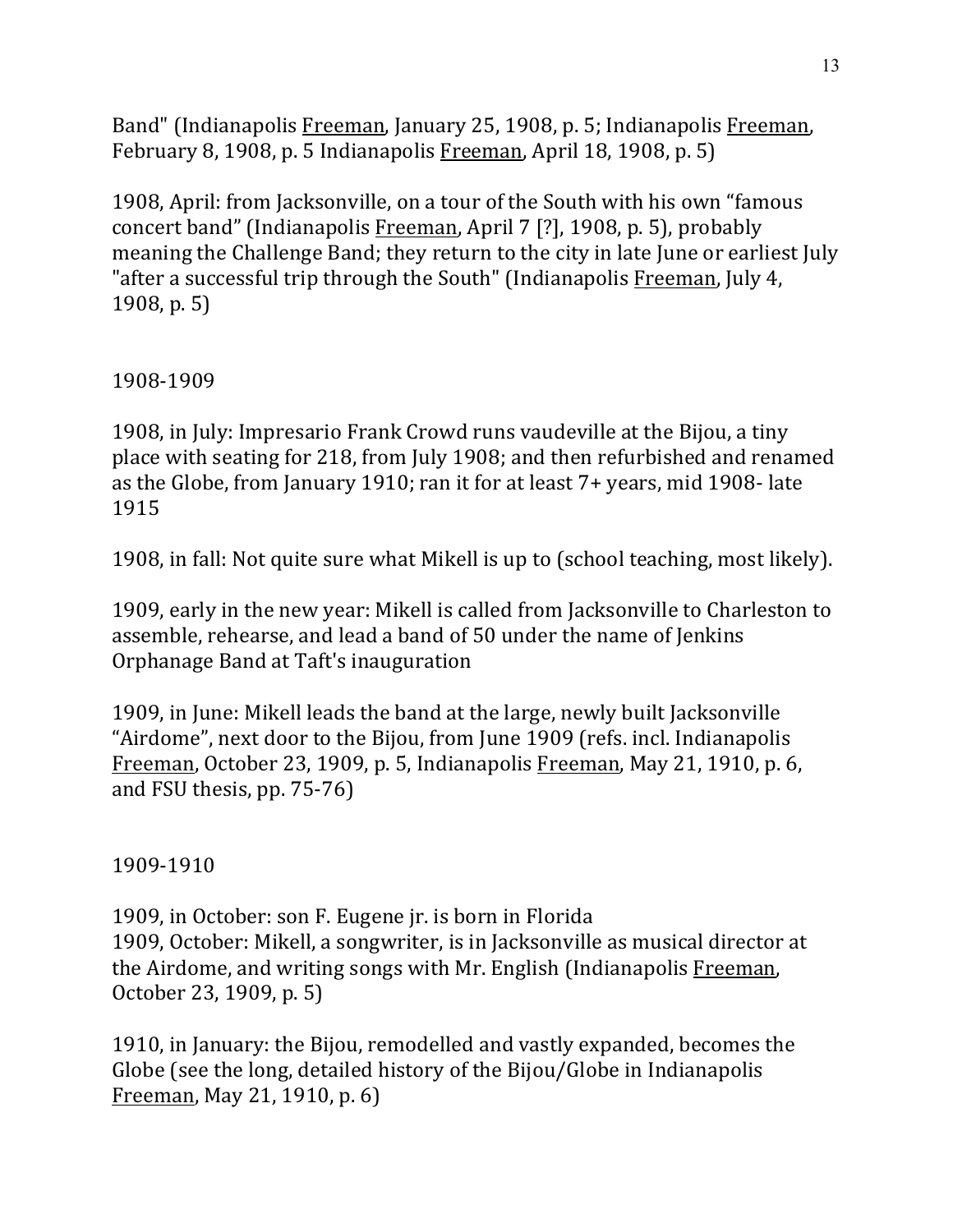1910, in May: Frank Crowd lures Mikell away from Airdome to play at new Globe (Indianapolis Freeman, May 21, 1910, p. 6; FSU thesis, p. 81); NY Age 1910 articles says he's music director at Globe; he is basically at the Globe from this point for five years

1910 US Census in Jacksonville with Anna, Otto (6) and Eugene, jr. (1)

1910-1911

1910, October: after just about a year in the job, Mikell leaves the Globe in Jacksonville for the Pekin in Chicago, to take charge of its orchestra, leaving a host of friends behind in Florida (Indianapolis Freeman, October 22, 1910, p. 6; Indianapolis Freeman, October 29, 1910, p. 6); Mikell gets caught up somehow in local Chicago musical politics surrounding the Pekin, and he is only in that city for about a month---i.e., the month of November; returns to Florida in December 1910; the Indianapolis Freeman, October 15, 1910, p. 6 profile may have been triggered by the move to Chicago

1910, in December: by early December he's left Chicago about a week ago, after visiting with his friend, composer William Dorsey, and Sylvester Russell saw him to the train (Smith FSU thesis, p. 88 and fn 25; Chicago Defender, December 10, 1910, p. 3); Smith FSU thesis  $(p. 103)$  says he goes to Pekin AFTER his stint at Globe ends, but this is an error

1910, in December: Mikell is back at the Globe (Indianapolis Freeman, December 31, 1910, p. 5)

1911, in spring: at Globe

1911-1912

1911, in fall" at Globe

1912, in Jan. and Feb.: at Globe (Indianapolis Freeman, January 27, 1912, p. 5; Indianapolis Freeman, February 10, 1912, p. 6)

1912 SONG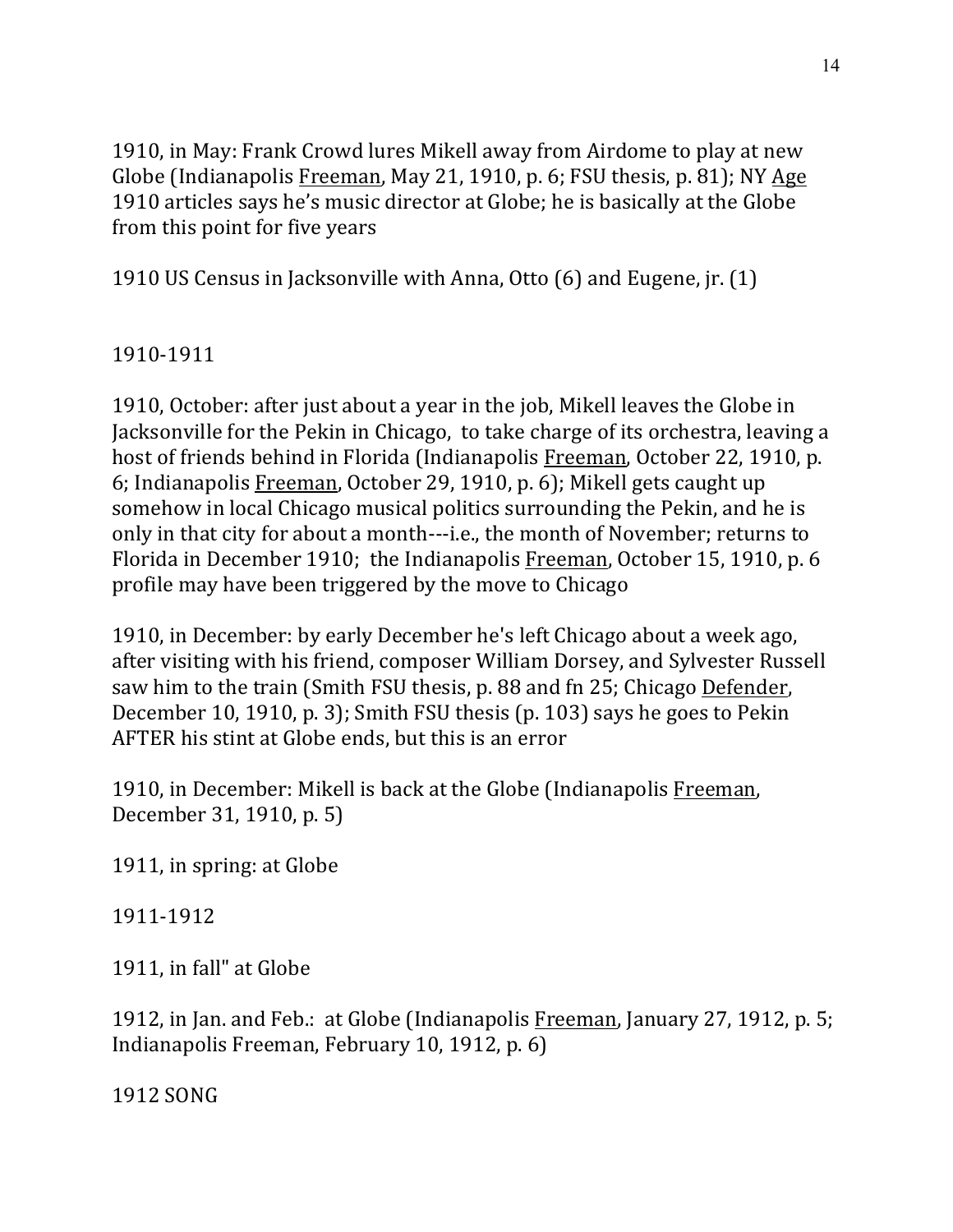"Lackawanna: an Indian Love Song, Story From Florida," lyrics E. C. Deas, music Eugene Francis Mikell (Jacksonville, New York, and Chicago: Lackawanna Music Publishing Co., 1912)

1912-1913

1912, in August: at Globe (Indianapolis Freeman, August 24, 1912, p. 6)

1913, in June: at Globe; Mikell's 9-piece band "plays everything from Tannhauser to ragtime" (Indianapolis Freeman, June 21, 1913, p. 6)

1913, in July: Mr. Leon W. Marshall comes out of retirement to lead another minstrel show, Marshall's Mammoth Minstrels; Mikell is bandleader for a while over the summer (see 1908, above), though Geo. Smith has this duty before and after Mikell's stint; list of 14 band performers includes Herbert Wright on drums (Indianapolis Freeman, July 26, 1913, p. 6)

1913, in August: Mikell serenades the Whitman Sisters in Asbury Park, NJ with the Jenkins Orphanage Boys Band of 35 on tour in the East; he's formerly of the Globe (Indianapolis Freeman, August 30, 1913, p. 6)

1913-1914

1913, in the fall: Smith FSU thesis (p. 95) says he's still at Globe in 1913-1914

1913, November: Mikell is not at the Globe; rather, he is managing the Lincoln Theatre (vaudeville) in Jacksonville, and advertising natinally in the Freeman for performers (Indianapolis Freeman, November 22, 1913, p. 6; Indianapolis Freeman, November 29, 1913, p. 6); is something wrong at the Globe and is his relationship with Frank Crowd possibly ending?? Naah. Perhaps all that is happening is that the old Globe is closed and the new Globe is under construction.

1914, in spring: Indianapolis Freeman, April 18, 1914, p. 6 Frank Crowd and New Globe are OK; Indianapolis Freeman, May 30, 1914, p. 6 ad says the old Globe theatre is closed; Indianapolis Freeman, June 20, 1914, p. 6 ad says the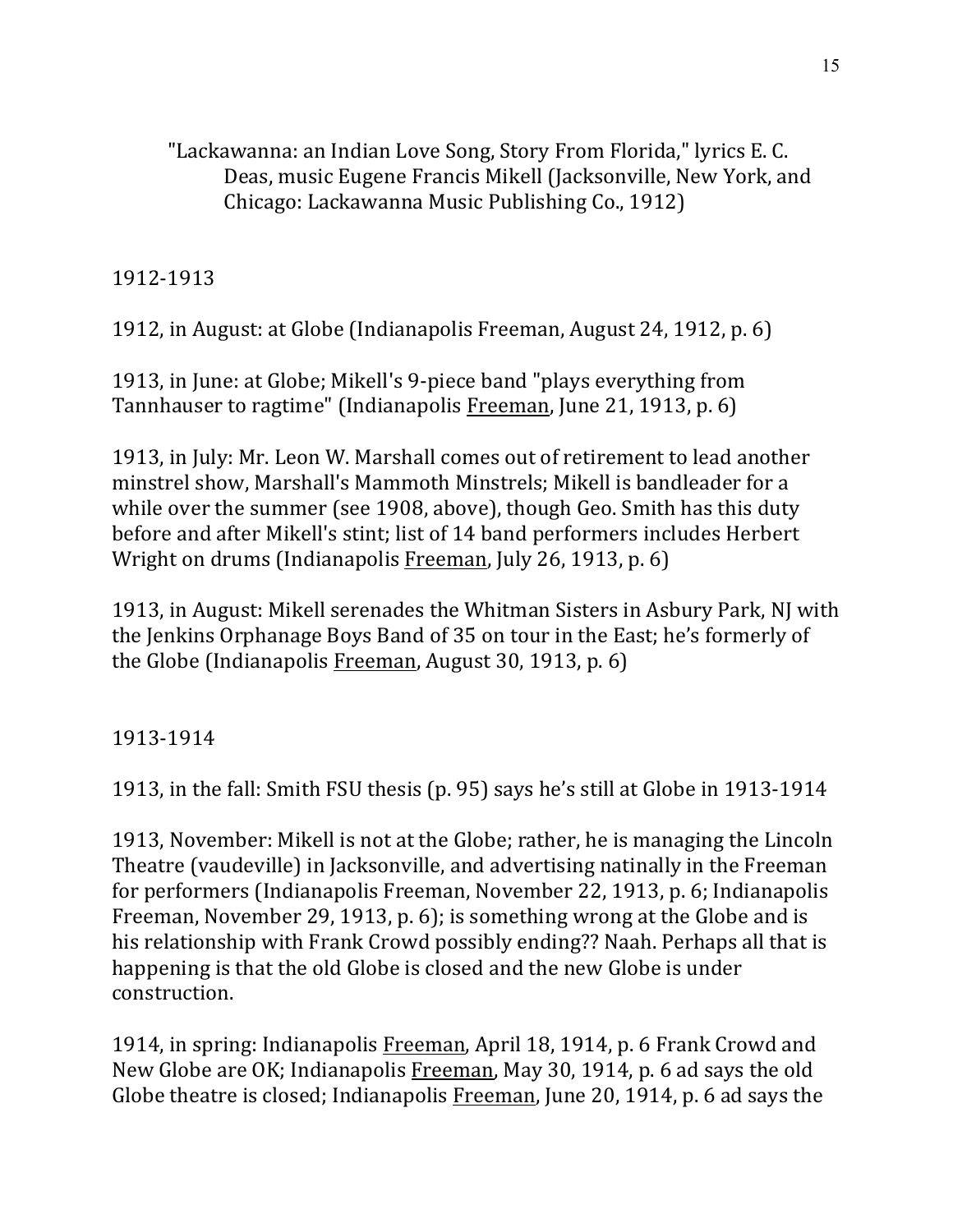old Globe theatre is closed, but a letter says the New Globe is open under Frank Crown and has Mikell leading the five-piece orchestra.

1914 in summer: still in Jacksonville, he's invited to assist Prof. P. M. "Hattsie" Logan with the Orphanage Band on tour of England but declines (Jenkins's son could not continue with the band because he was going to study music in London, hence the approach to Mikell, who had toured with them just the summer before); A Charleston Jazz Initiative Website (accessed July 7, 2011) says he did do the tour to the 1914 Anglo American Exposition in London

## 1914-1915

1915, in April: Not clear where in town Mikell is working; maybe in a continuing role with the public schools?; NY Age, April 15, 1915 ref. is clear only that he is still in Jacksonville, saying that Mikell is "The Musical Wonder" of Jacksonville, Fla., and that he played for an audience in St. Augustine on classical violin and cornet solos and on a stringed instrument of his own invention, in a benefit concert for Miss Mary Langston's settlement work for girls and boys. [There is an on-line image of Mikell playing some kind of homemade soap box cello.]

1915, in July: Big advertisement in the Freeman for a song, "That Plantation Rag!" lyrics Lafayette A. Brown, music E. Francis Mikell and copyright 1915 by Brown & Mikell; Mikell is at 1228 W. Duval Street in Jacksonville (Indianapolis Freeman, July 3, 1915, p.  $6$ )

1915, in July: a ref. (Indianapolis Freeman, July 10, 1915, p. 6) makes it seem that he's still around Jacksonville, composing songs; further, the same issue, same page refers to the Globe and it is clearly still in business.

## 1915-1916

The Globe theatre definitely seems to have closed for good by later 1915---in Indianapolis Freeman, December 4, 1915, p. 6 it has been closed a few weeks; seems very likely Mikell stayed around Jacksonville in 1915-1916, alternatively, he may have gone back to work with the Jenkins Orphanage, or else went to NYC and Music Settlement School as soon as early 1916. In any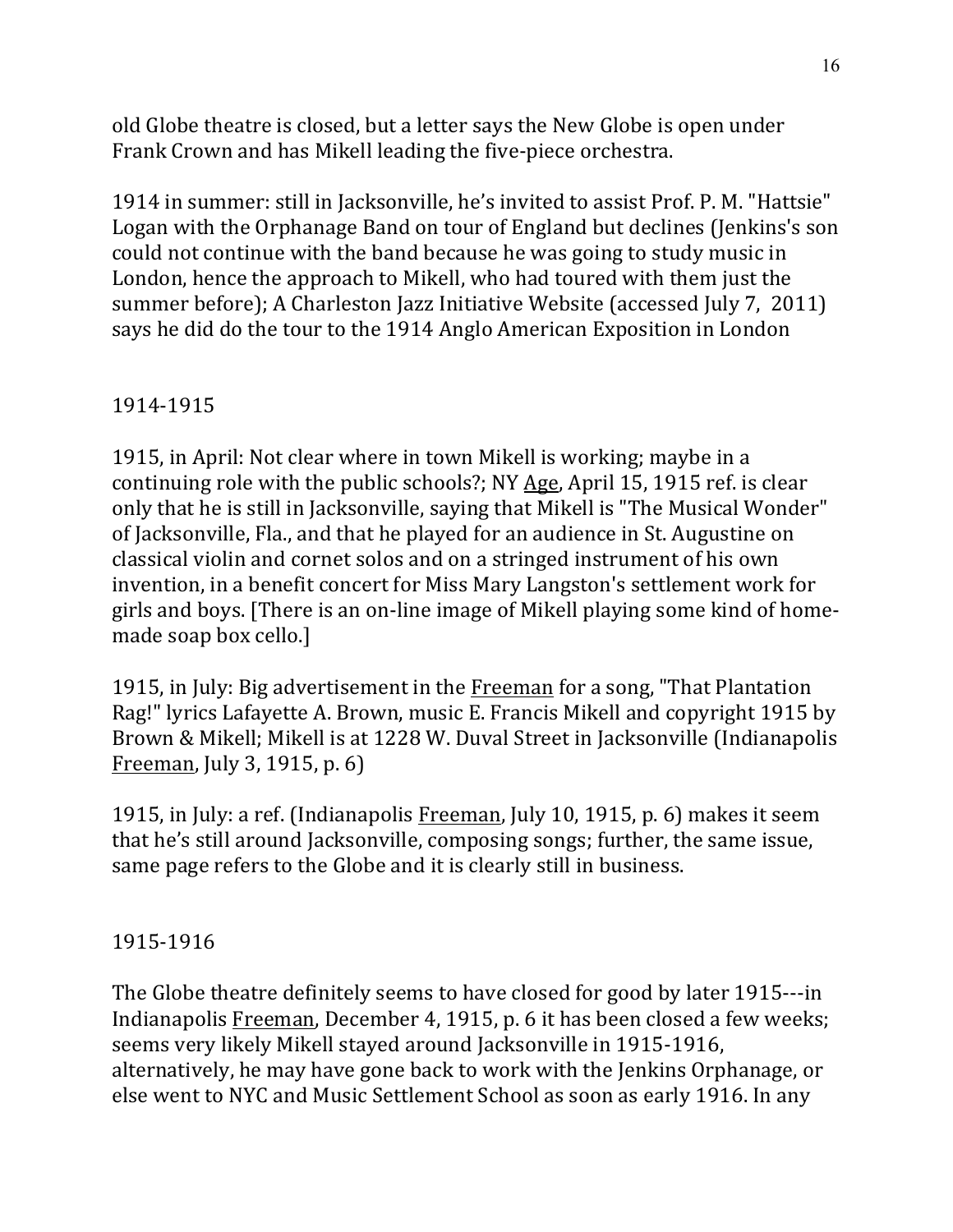event, his Jacksonville stint lasted about 8-9 years, during which time he was publicly active in entertainment music but may also have kept a private studio and perhaps also a relationship with the public schools.

## NEW YORK and NEW JERSEY, 1916-1932

## 1916-1917

Mikell works at the Bordentown School, Bordentown, NJ. and the Music School Settlement, NYC and its satellite at Lincoln House Settlement (Saturday lessons) this year. Despite his experience, he is very much an unknown quantity for Noble Sissle and even for Lucien White when he moves up to the Northeast.

1916: Bordentown School, Bordentown, NJ. Mikell is in charge of the entire music department: bands, chorusses, glee club, etc. (William R. Valentine had become its new principal just a year before, in 1915, and he would serve in that role until 1948.)

1916: Mikell also at the Music School Settlement, NYC, 104-6 West 131st Street (and its later incarnation as the Martin-Smith School of Music, NYC, acc. Southern; when J. R. Johnson resigned, "the activities of the Settlement were transferred to the Martin-Smith School" (Southern, 3rd ed., 289), thus explaining the connection of Mikell later to this second school (Southern, 3rd ed., 290).

Jacksonville, Fla. native son J. Rosamond Johnson directed the Music School Settlement from 1914-1919, and very likely was responsible for getting Mikell to come up from the South as assistant instructor by fall 1916.

Mikell is evidently a faculty member (an assistant instructor) at the Music School Settlement in October 1916, and just then he is going to the Bordentown School as instructor in music (NY Age, October 12, 1916). Before the war, in 1916-1917, he continued to journey up to NYC on Saturdays from Bordentown to give lessons. The Trenton Evening Times, December 8, 1916, p. 18, in an article on a musicale at Bordentown that also featured Mikell's two talented sons, identifies him thus: "Eugene Mikell, instructor in music and director of the school band, was for several years instructor and director of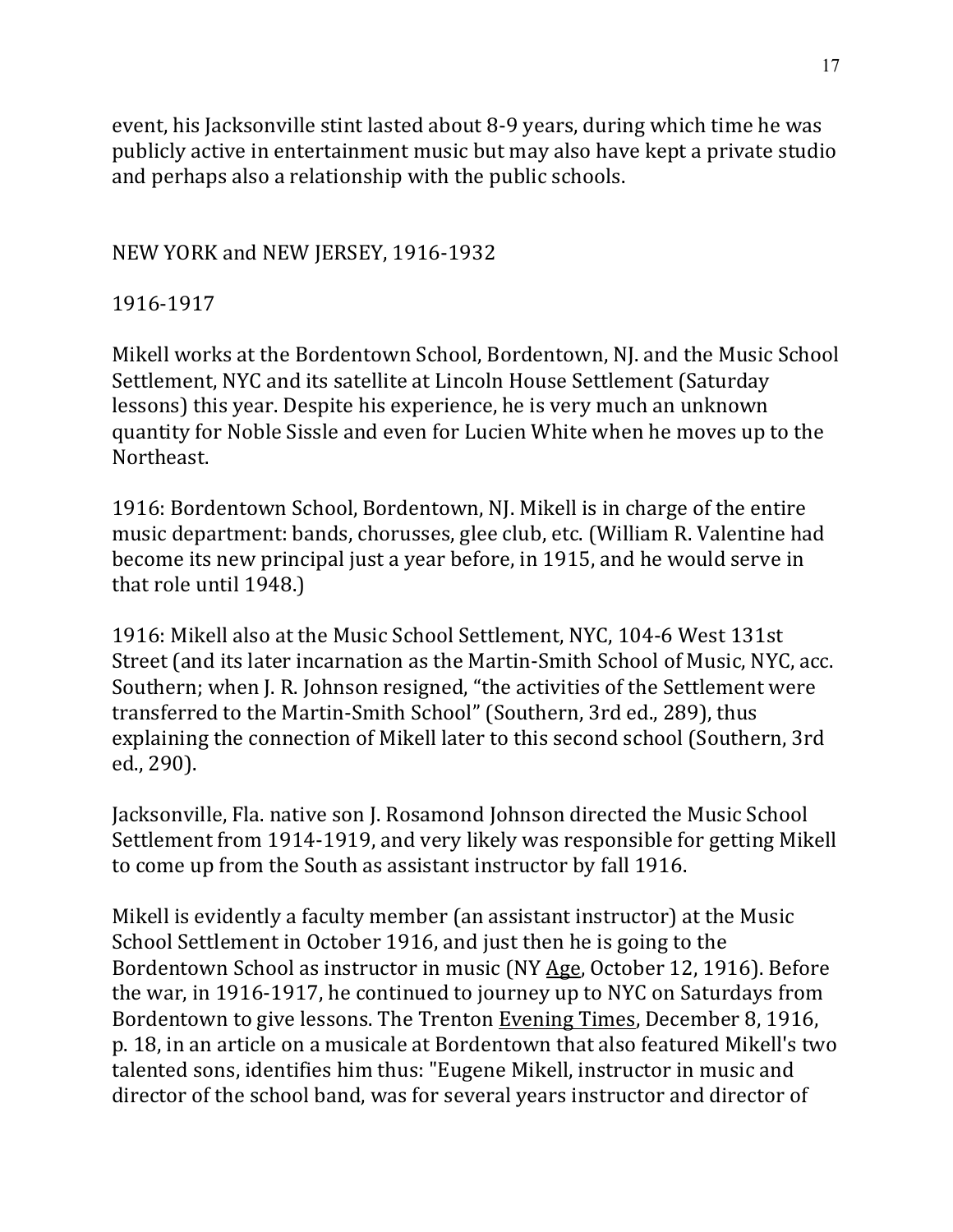the Jenkins Orphanage Band, Charleston, South Carolina, and teacher in the Music School Settlement in New York City."

Mikell also taught at Lincoln House (the Lincoln House Settlement) at 202 West 63rd Street, where he gave violin lessons on Sturday afternoons (NY Age, March 8, 1917, n.p. [p. 2?], in NEWS OF GREATER NEW YORK; also acc. FSU thesis).

Note: the Music School Settlement of Mannes and Johnson in Harlem was a direct outgrowth of earlier musical activities at Lincoln House, and after it got going, the work at Lincoln House continued as a branch of the Harlem enterprise (NY Age, November 5, 1914, n.p., a long article on the history of the Lincoln House and the Music Settlement, by Elizabeth Walton)

## WAR YEARS 1917-1918, 1918-1919

#### 1917-1918

After just one school year in the North at Bordentown and at the Music School Settlement and Lincoln House, Mikell became an Army National Guard band leader.

May 1917- February 1919: two years of army service in 15th NY. According to Sissle, Mikell turned up shortly before Europe's return from Puerto Rico recruiting trip. Indeed, Europe returned from Puerto Rico on May 11. Mikell enlisted in the National Guard on May 12, 1917 and was made Band Leader a day later, on May 13, 1917. Mikell served overseas from December 14, 1917 to February 12, 1919, becomes 2nd Lieutenant in France in 1918, and was demobilized on February 24, 1919.

Mikell joined the NY National Guard as a 2nd Lieutenant on May 29, 1919 with the 15th Infantry, N.Y.G., resigned on March 3, 1921, re-enlisted on July 20, 1922 with the 369th, was promoted to 1st Lieutenant on April 1, 1924, and resigned for the last time on June 7, 1926.

Mikell conducted the AEF band for six weeks in Paris after the war according to an obituary, but no other evidence for that claim; perhaps this refers to sharing the band with Jim Europe in August to October 1918, or to a span after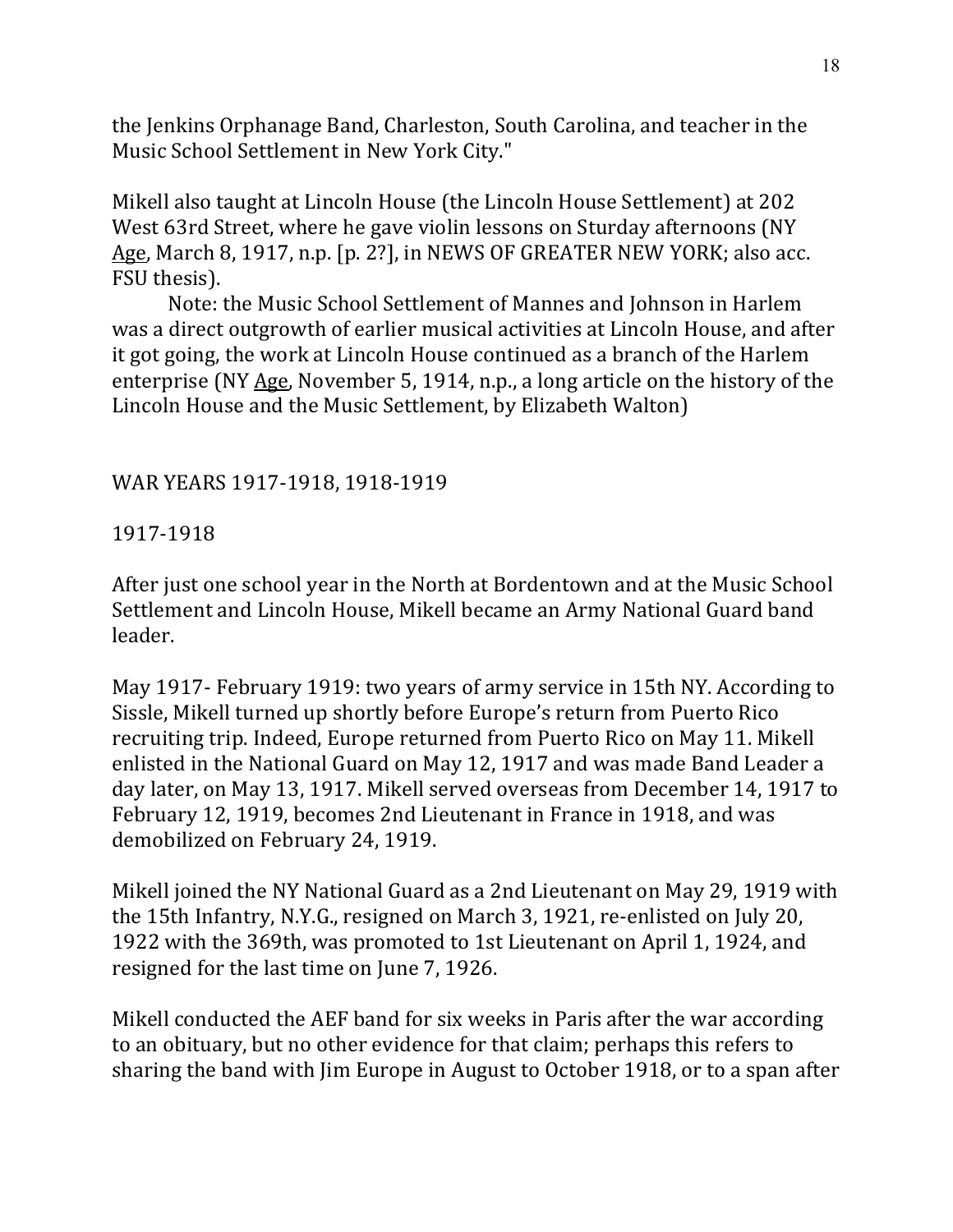the Armistice---October 1918 to February 1919---for which there is not yet any documentation of activities.

Nine months after the regiment was established on July 1, 1916, and just after the US declaration of war in April 1917, the 15th N.Y. National Guard passed inspection and was federalized. Band leader E. E. Thompson took this moment to step aside from the regiment's band. Colonel William Hayward and his fellow senior white officers had shaken down their rich friends for contributions. Lieutenant James Reese Europe, taking over with a \$10,000 band fund now at his disposal, immediately sailed for Puerto Rico to recruit some musicians, especially reed players.

Curiously, despite all he was doing and would do for the band, Jim Europe could not be its official Band Leader. An appointment for a First Lieutenant as Band Leader would have required an unacceptable demotion to noncommissioned officer status. Instead, F. Eugene Mikell was brought into the picture; he enlisted on May 12 and immediately received the appointment as sergeant Band Leader. Despite Mikell's title, Europe was nonetheless ex officio the renovated band's primary conductor and musical director. For the next two years it was referred to as Europe's band, and at its head he became a major international celebrity.

With the band fund already seriously depleted, their first public appearance under Jim Europe and Gene Mikell was at a benefit at the Manhattan Casino on June 22, 1917 (Chicago Defender, June 30, 1917, p. 3).

New York Age, August 23, 1917, p. 6: photo of Mikell

It was Mikell, however, who led the band at several public events in the fall of 1917. The band was based at Camp Dix, where it played under Mikell for soldiers and visitors; while in camp he wrote a song for the band to words by Noble Sissle, "Great Camp Meeting Day" (Trenton Evening Times, September 27, 1917, p. 3)

1917, in September: Mikell brought the band, with soloists Noble Sissle and Frank DeBroite, to the Bordentown School for a concert and flag-raising ceremony on September 20 (Trenton Evening Times, September 10, 1917, p. 5)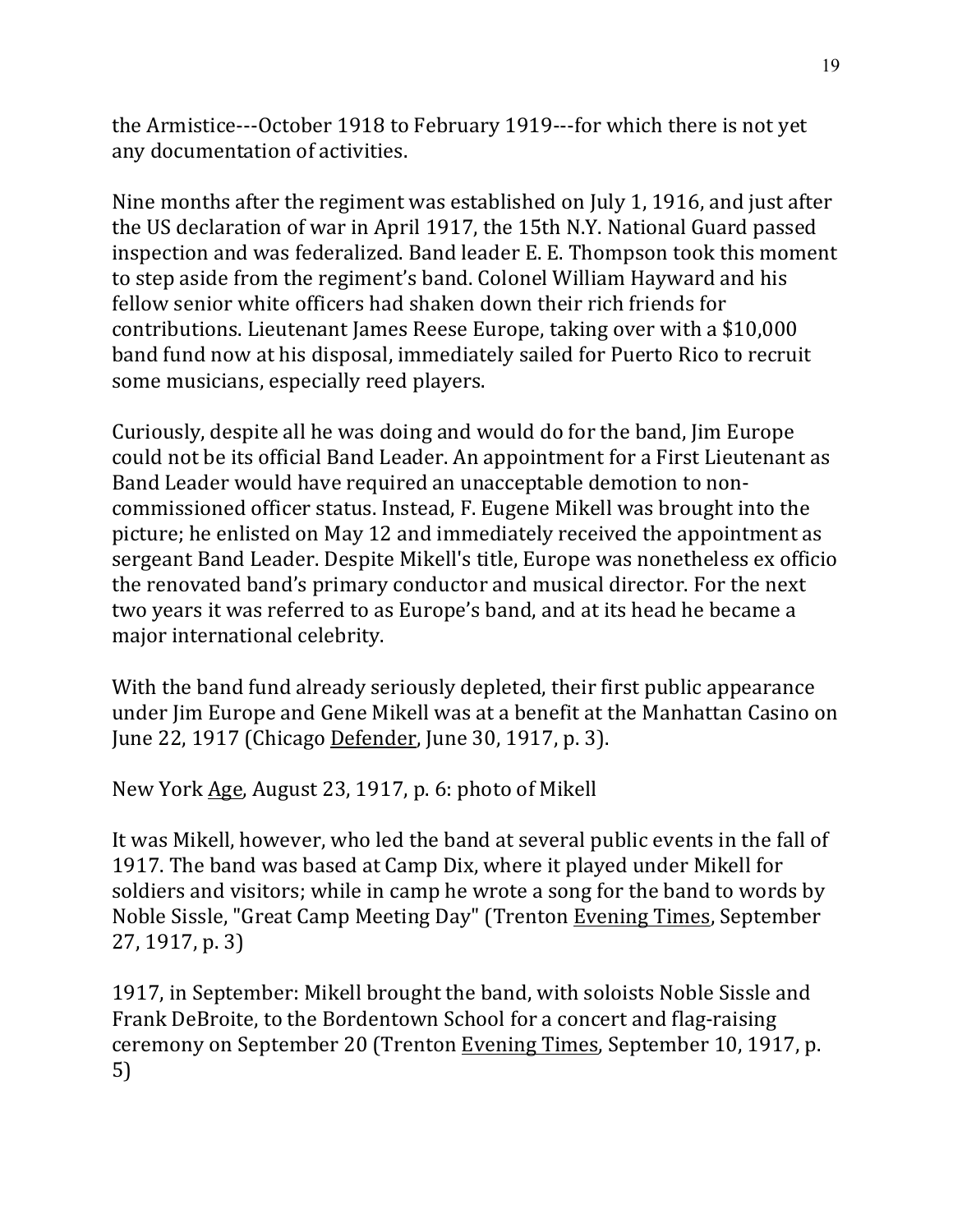This regiment served the longest overseas of any of the black units. The first to leave, it sailed for France on December 12, 1917 and began the return trip to the US on February 12, 1919. It was redesignated the 369th on March 12, 1918 in France. When the regiment returned its colors back in New York on February 17, 1919 in a giant parade through Manhattan, it was headed up by its famous band, which was directed by Europe and led by drum major Gillard Thompson.

The 15th N.Y. spent a total of thirteen months abroad, for ten of which its band was under Mikell's baton. He had substantially more podium time with the band overseas than did Jim Europe. However, it was the total of three months of concertizing away from the front before the Armistice by Europe and the "Hell Fighters' Band" that drew extensive attention at the time and has been remarked on at length by so many since. These three months began with a month in the rest area at Aix-les-Bains from mid February to mid March 1918, including elaborate concert tours by train to and from that town. Jim Europe, as a combat officer, had to have special permission to step out of his company to conduct the band at Aix-les-Bains.

When 15th N.Y. was formally re-designated the 369th on March 12, 1918, its fighting men were sent to the front under French command. Europe went with the fighters. He was away from the headquarters band for about five months, from mid March to August 1918, to lead his machine gun company in combat, during which experience he got gassed and was hospitalized in July. He rejoined the band in time for two months of concerts in Paris from mid August to mid October 1918. There the band's initial appearance was at the final meeting of the Allied Peace Conference in Paris, held in the Théatre des Champs-Elysées on August 18. This signal event was followed by eight weeks of appearances at hospitals and rest camps around the city.

Europe's group is remembered principally for its instrumental performances and for the singing of Noble Sissle, but it mounted stage shows as well. For instance, during its first month away from the regiment, "The fine Army band of American Negro musicians came over from Aix-les-Bains and put Chambéry in a whirl of excitement. A concert was given in the theater under the auspices of the Y.M.C.A., and the house was crowded to the doors and every seat in the orchestra occupied by American soldiers. A minstrel show was part of the programme, and the two end men, in traditional minstrel togs, cracked jokes, danced, and sang songs, with a chorus and band to support them. The wild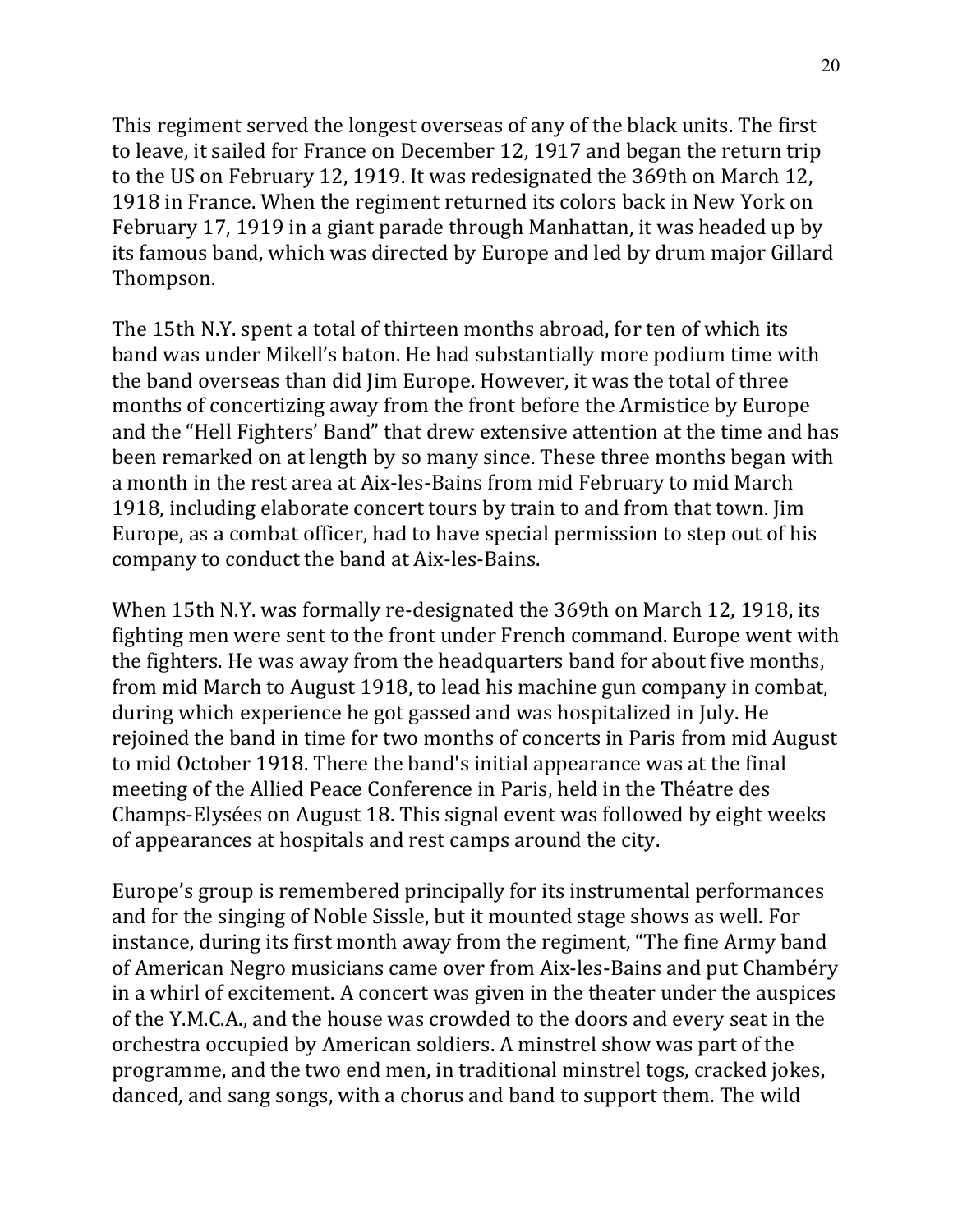applause of the audience worked the actors into a perfect frenzy of cake walks, hand-springs, and grotesque gestures, and the curtain dropped on a roar of excitement from soldiers and actors alike."

The record of the band under Mikell is less easy to trace, and in that respect its history is quite similar to those of the other bands in the 92nd and 93rd divisions. We get a glimpse of its service through an anecdote told by a soldier of the regiment, who wrote to a friend that one Sunday the band came to play at the regimental rest camp but had to cut their concert short due to the appearance overhead of a German bomber (NY Age, November 2, 1918, p. 6).

Though Mikell tends to get snubbed in later accounts that focus on Jim Europe, he did valuable service. Indeed, in June, 1918 he was honored in his own right at a ceremony where he received a baton presented by a French regimental bandmaster (New York Age, June 15, 1918, p. 6: "Bandmaster Mikell is Presented With Baton"). On July 4, 1918, in one of its most prestigious engagements under his leadership, Mikell led the band in a concert at General Gouraud's headquarters in Chalons-sur-Marne. In mid 1918 Mikell enjoyed the army's boost in rank for bandleaders to Second Lieutenant, and he remained with the band---and Jim Europe came back to it---when all the regiment's other black officers were removed later that summer.

The band was returned to its regiment and pulled back from public engagements after its stint in Paris, keeping a low profile for its last three and a half months overseas while other bands took the spotlight.

Back in the US, Europe and Mikell immediately appeared at a welcome back concert, "Arabian Nights," for the men of the 15th, arranged by the Clef Club in Carnegie Hall on Saturday, February 15, just three days after disembarking. Both men aided in directing the Clef Club orchestra, and Mikell "is expected to direct one of his numbers which is very popular in Paris" (NY Age, February 15, 1919, n.p.; Chicago Defender, February 22, 1919, p. 9). A month later the Hellfighters Band went on tour.

1919, in February: Formal discharge at Camp Upton on February 22, 1919.

**1919 SONGS**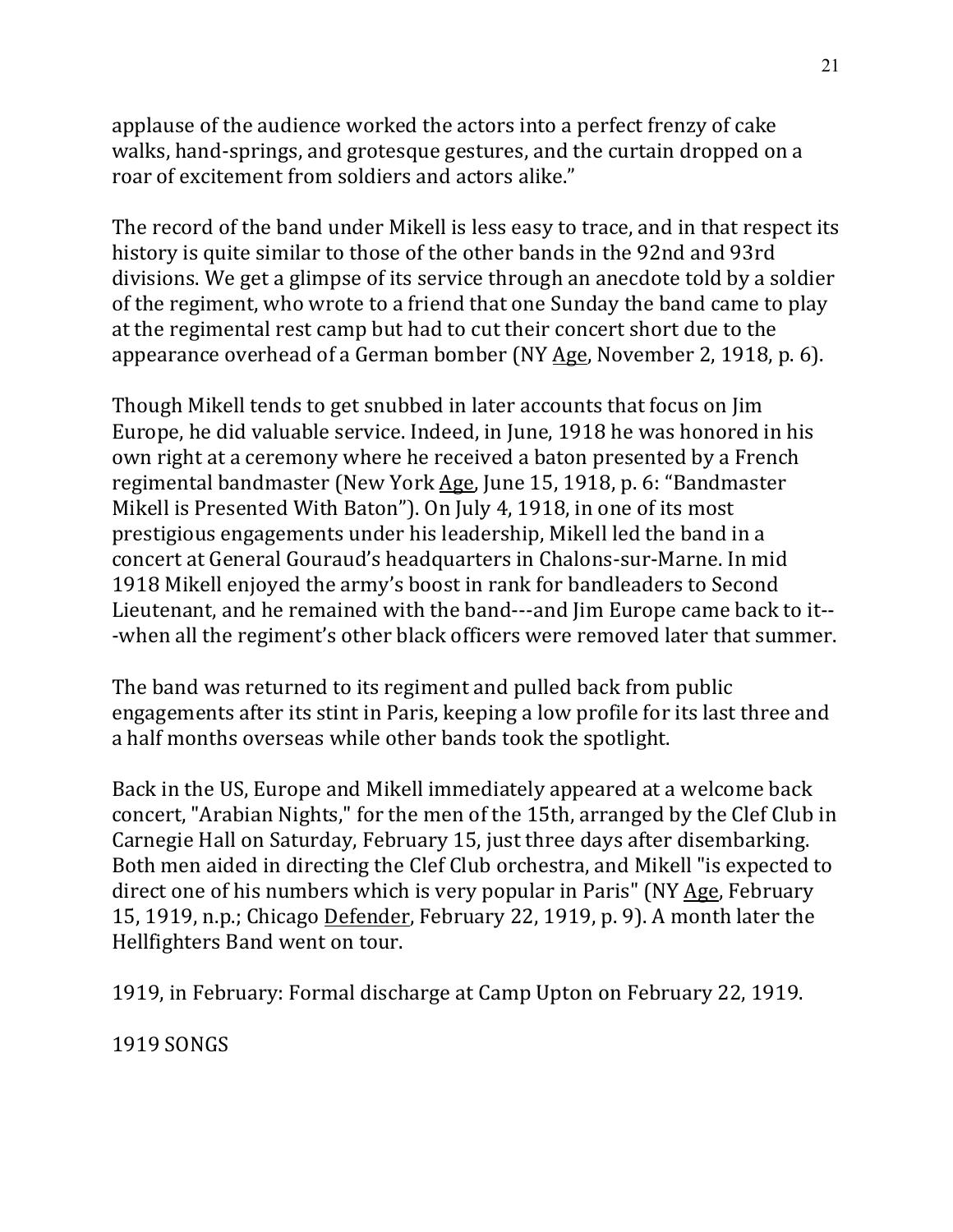- "I've Come Back to You," lyrics Joseph W. Grey, music F. Eugene Mikell (NY: The Hell Fighters Band, Inc., 1919)
- "The Shell Shock Shake," lyrics Joseph W. Grey, music F. Eugene Mikell (NY: The Hell Fighters Band, Inc., 1919)

## **AFTER THE WAR**

1919, in April: Mikell resumed his connection with Bordentown and will be teaching there on Mondays and Tuesdays (Philadelphia Tribune, April 5, 1919, p. 4), so he is not with the Hellfighters Band on tour

1919, in April: Mikell was planning his own American band tour with colored musicians (NY Dramatic Mirror, April 29, 1919, p. 625)

1919, in June: Mikell spoke June 8, 1919 at a memorial service for Mrs. C. J. Walker, millionaire businesswoman, representing the Music School Settlement, so he is evidently resuming his relationship with them (NY Tribune, June 9, 1919, p. 9)

After Europe was murdered in Boston on May 9, 1919 the Hellfighters Band was immediately disbanded and its musicians thrown out of work. Noble Sissle turned down a suggestion that he take over the band and lead a reduced ensemble of fifteen on a vaudeville tour on the Keith circuit. (Robert Kimball and William Bolcolm, Reminiscing with Sissle and Blake [New York: Viking] Press, 1973], p. 80.) Sissle and Blake went out on the vaudeville circuit as a duo instead.

Mikell stepped in at this juncture. He assumed formal leadership in June (New York Age, June 21, 1919, p. 6: "Mikell Now Leader of "Hellfighters" Band"). And he kept the Hell Fighters Band going on and off for a total of six more years in conjunction with his teaching career.

Mikell had hoped to tour in the fall with the band, but that plan never came to fruition. Rather, he began with individual concerts in New York City:

June 15 the band played under Mikell at the Mother Zion A.M.E. church, appearing in a musical program put together by  $I$ . R. Johnson, as a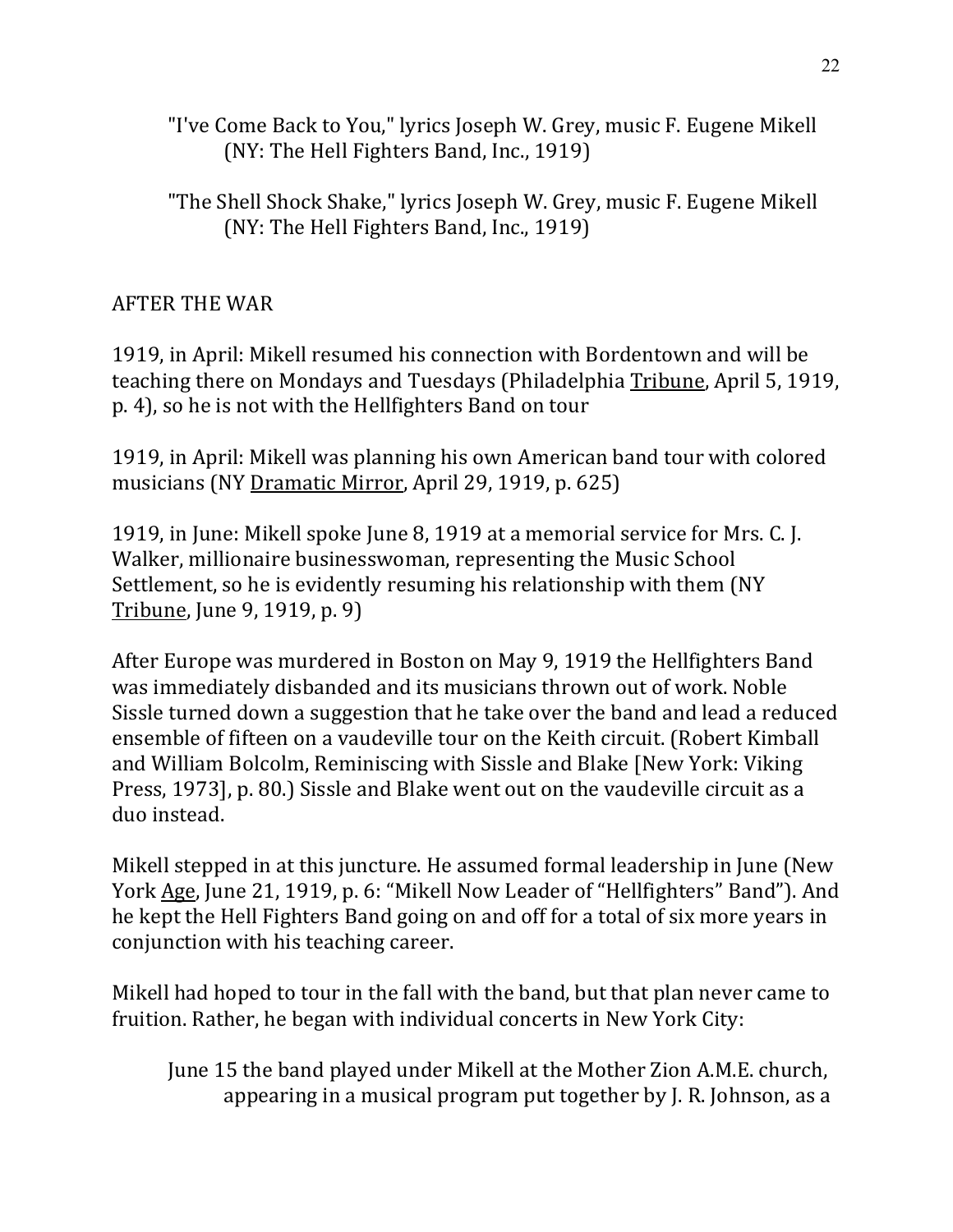benefit for the Music School Settlement (Chicago Defender, June 21, 1919, p. 5; NY Age, June 21, 1919, p. 6)

- June 27 the band played for dancing at Sulzer's Harlem River Park & Casino at 127th and 2nd at a festival given by the Veterans Corps of the 15th regiment with "Music by the Original 15th Regiment Band" under Mikell (Chicago Defender, June 14, 1919, p. 4; NY Age, Saturday, June 28, 1919, n.p. [6])
- July 11 at the Manhattan Casino
- July 26-27 at Carnegie Hall at a benefit whose proceeds were to go towards a Harlem music school in memory of James Europe (NY Call, July 25, 1919, p. 4; NY Age, July 26, 1919, p. 6; NY Times, July 27, 1919, p. 45)
- August 14 at the Palace Casino in a fundraiser for the Jenkins Orphanage (NY Times, August 3, 1919, p. 22)
- September 26, 1919 at the Mahattan Casino, the Semi-Annual Concert and Dance, including new song hits by Mikell (NY Age, September 20, 1919, p. 6; NY Age, October 11, 1919, p. 5)

1919, in October: An article headlined ""Hell Fighters Band," directed by F. E. Mitchell, Now More in Demand Than Ever" in The Music Trades 58/16 (October 18, 1919): 56

Back in his teaching posts, Mikell conducted a few other events by the Hellfighters Band in 1919-1920, including:

a concert on January 25, 1920 in Providence, Rhode Island

an appearance on May 11, 1920 in NYC at the Manhattan Casino, for the Lieut. Europe Memorial Dance and Military Exhibition [i.e., for the first anniversary of Europe's death] (New York Age, October 11, 1919, p. 5; Providence News, January 26, 1920, p. 4; New York Age, May 8, 1920, p. 6).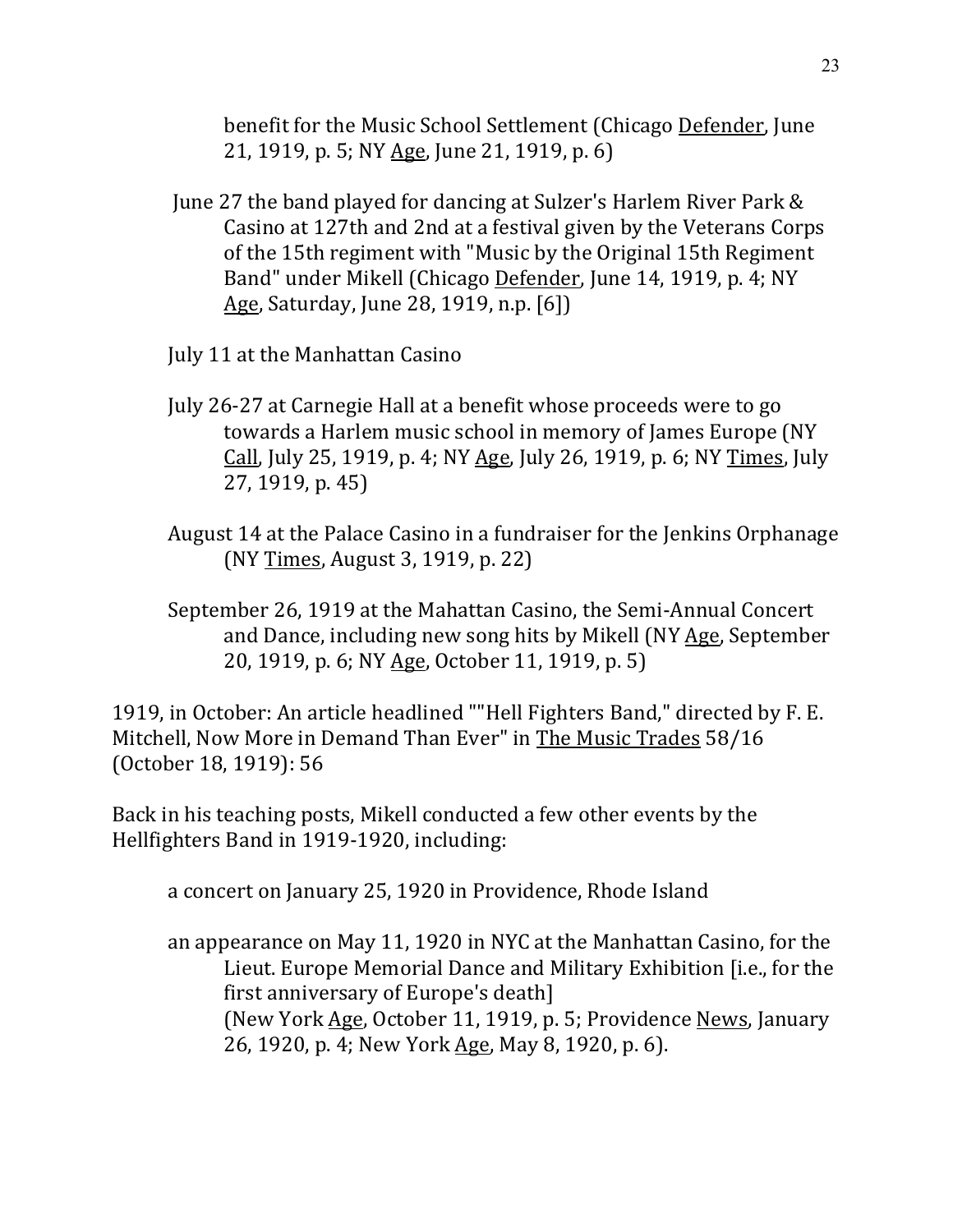Meanwhile, Simpson and new 15th Band are the official military voice for the old Fifteenth and the old 369th, which are no longer. Little takes over the new 15th Regiment in January 1921. In December 1921, Simpson is succeeded by a team of Will Vodery as music director and Noble Sissle as band manager (NY Age, January 7, 1922, p. 3)

1919-1920

BACK TO SCHOOL

Without fully severing ties wiht the Hellfighters Band, Mikell became involved with teaching again. By October the band at the Bordentown School had been organized and was making good progress under Mikell (Trenton Evening Times, October 10, 1919, p. 10).

Mikell's colleague at Bordentown this year in charge of the boys and girls Glee Clubs was Fred J. Work (c. 1878-1925) of Fiske University, now of New York (Trenton Evening Times, April 9, 1920, p. 29; Trenton Evening Times, May 7,  $1920, p. 7$ 

1920, in May: on May 10 the Bordentown School band plays under Mikell (Trenton Evening Times, May 7, 1920, p. 7)

1920, in July: July 17, 1920 big Lucien H. White article in NY Age on Mikell (NY Age, July 17, 1920, p. 5): "Forming Boys Bands"; he is involved with:

Bordentown School boys' band of 25, with anticipated growth to 35 or 40

- Lincoln House boys' band, 22 Jones Street, Orange, N.J. (new this summer)
- Lincoln House boys' band, 202 or 302 West 63rd Street, NYC (just formed last Saturday)

Jersey City mens' band (new this summer), 49 Jewett Ave., Jersey City Boy's Welfare Club boys' band, 4-6 West 131st Street, NYC (planned but

yet to be formed)

studio in NYC at 328 West 52nd Street studio in Trenton at the Zion A.M.E. Church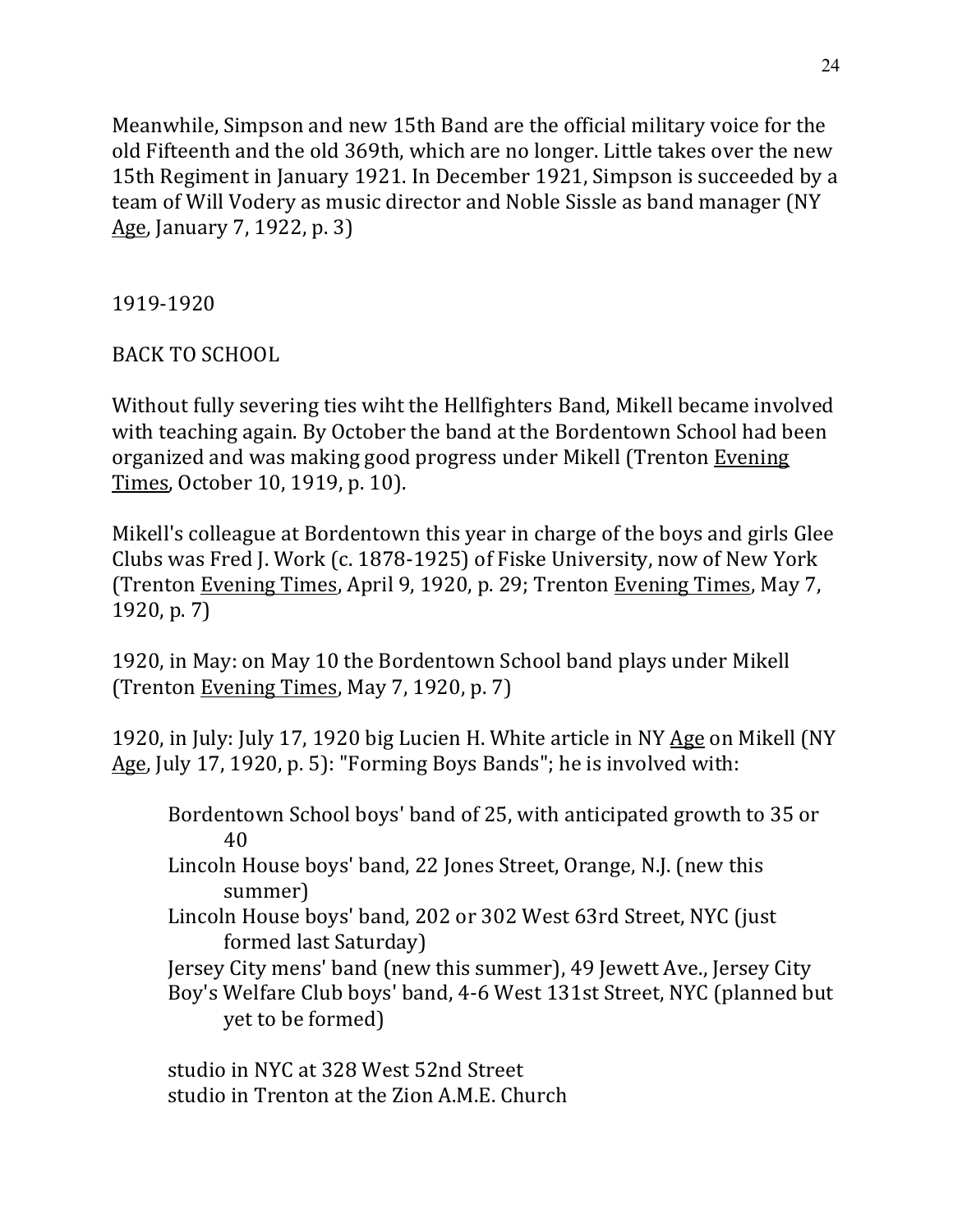Summer courses July 8 to September 16

1920 US Census: Mikell living in Manhattan with Anna, Otto (13), Eugene jr. (10); thus he evidently reverses field and after WWI lives in Manhattan and commutes to New Jersey; they lived on 52nd Street and then moved to 207 New York Ave. in Jamaica, Queens

1920-1921

Mikell schedule in October 1920:

Bordentown, Monday and Tuesday Riverton, NJ Wednesday Jersey City, Thursday East Orange, Friday Manhattan, Saturday

NY  $Age$ , January 1, 1921, p. 5, an article with a prominent accompanying photo of "Lieutenant F. Eugene Mikell and Band Recently Organized and Instructed by Him in Jersey City, N. J." (with a drum labelled "Welcome Band Jersey City"):

"Gene Mikell is a Busy Teacher

Eugene Mikell is a busy man. He has under his direct tutelage, including members of the various bands and orchestras he is instructing, approximately 325 pupils every week. He has a band of twenty-five at Bordentown (N. J.) Institute, a band of thirty in Jersey City, one of twenty-six at Riverton, N. J., and a boys' band of seventeen at East Orange. Then at Lincoln House, West 63rd Street, New York, he has an orchestra of twelve, and another New York institution is negotiating with him at the present time for the formation of another band organization.

In addition to these bands and orchestras he has sixty-four private pupils at Bordentown, forty at Jersey City, thirty-two at Riverton, seventeen at East Orange, twenty-four at the Lincoln House and eighteen at his home studio, West 52nd street.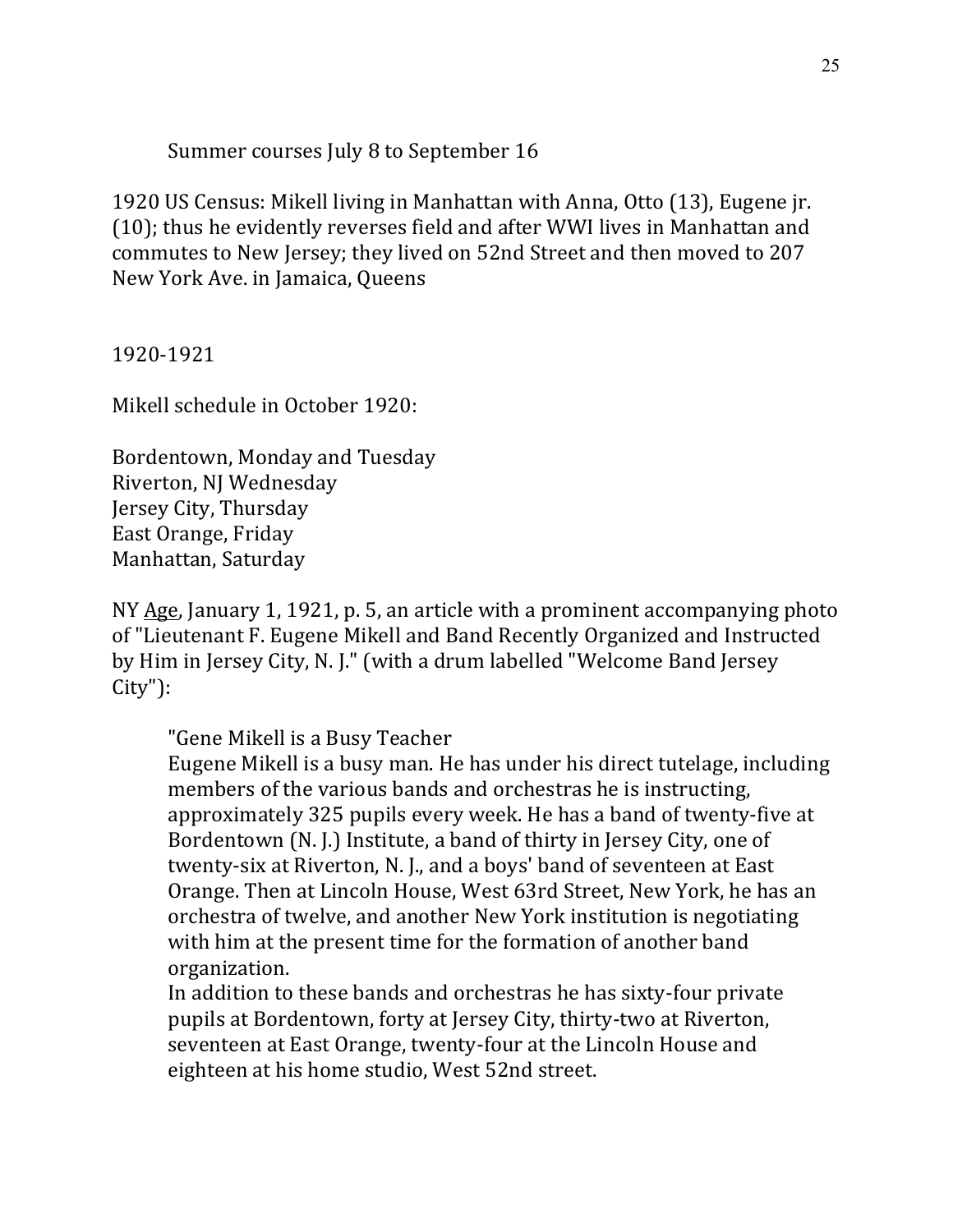It is worthy of note that Mr. Mikell is achieving splendid results from the large masses of material with which he has to work. His school work is of the highest importance, and he is laying a foundation for the advancement of musical culture which will be of great value to the race's future."

How does he manage this hectic schedule? An ad that he runs in the NY Age (e.g., NY Age, September 25, 1920, p. 6; NY Age, October 16, 1920, p. 6), says he is at Bordentown on Mondays and Tuesdays, Riverton on Wednesdays, Jersey City on Thursdays, East Orange on Fridays, and with pupils at his home studio at 328 W. 52nd St. NYC on Saturday mornings.

Bordentown School, Bordentown, NJ.; the band is mentioned throughout the 1920s, but references to Mikell drop out of the Trenton Evening Times after 1921; the spring 1921 story says the next concerts will be in the 1923-1924 academic year, so he is evidently planning a kind of hiatus at Bordentown, i.e. surely a concentration of efforts in NYC

1921, February: Mikell is the instructor and director of the Welcome Band of Riverton and Palmyra, NJ (Burlington, County, NJ), which appears to be a local adult community/fraternal band making its initial appearance on February 9 (NY Age, February 19, 1921, p. 5)

1921, late April/earliest May: Mikell is elected head of NYC Clef Club; the Trenton Evening Times, May 6, 1921, p. 26, calls him the "newly elected head of the Clef Club of New York"; or at least, in fact, he was made the head of the orchestra, which isn't quite the same thing; he conducts Clef Club orchestra in the memorial for Jim Europe in May

1921, in May: On May 9 the Bordentown School band plays a concert (Trenton Evening Times, May 1, 1921, p.  $5A$ )

1921, in May: on May 15 there is a memorial service for James Reese Europe with an orchestra directed by Mikell; i.e., for second anniversary of Europe's death (NY Age, May 21, 1921, p. 2)

1921-1922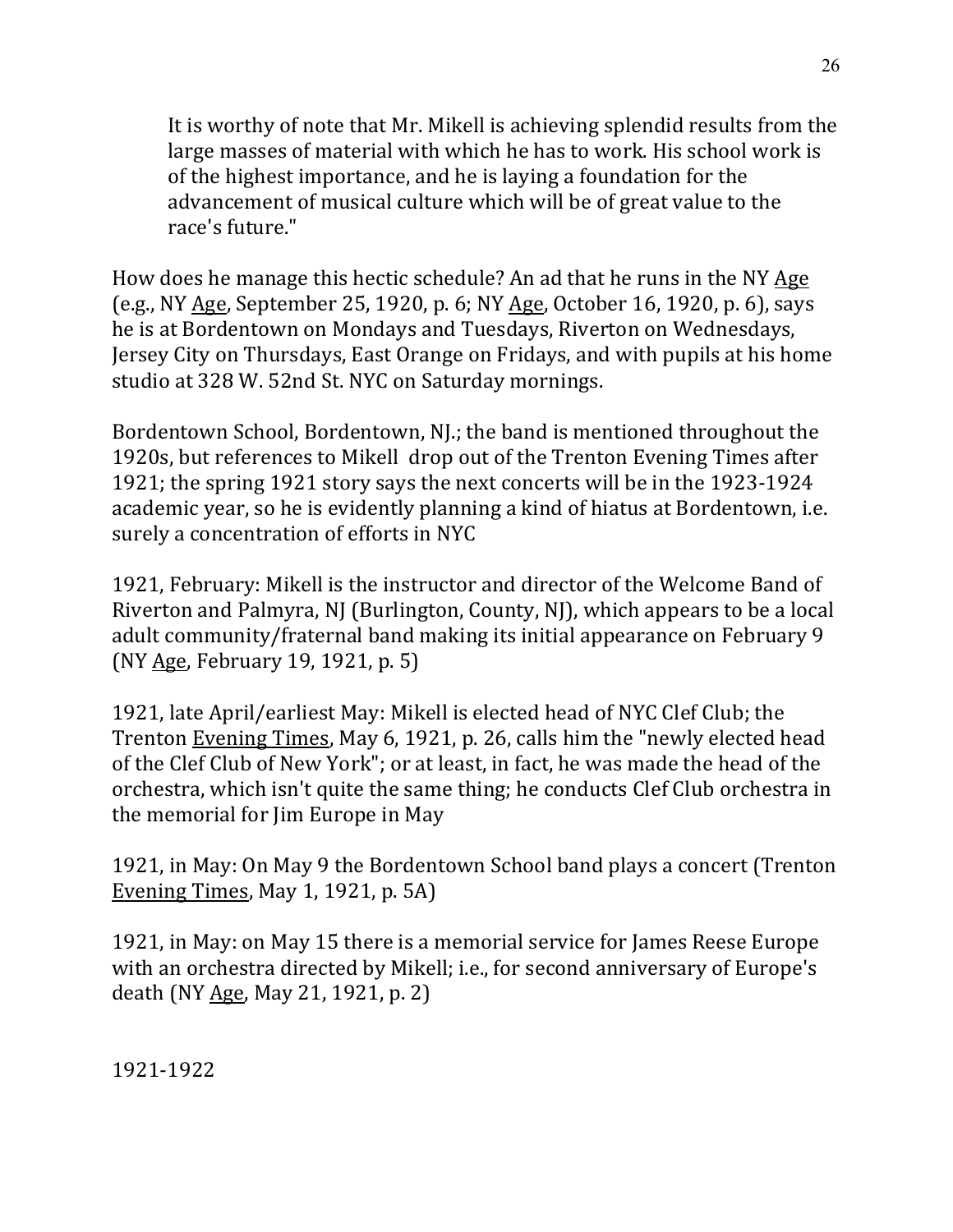1921, in fall: presumably working with the Clef Club Orchestra (and teaching, and runnning bands?)

1921, August 18, he conducts the Jersey City Welcome Band (colored) of 22 members at a picnic (Jersey City Journal, August 19, 1921, p. 11)

1922, January 23: Mikell conducts a rejuvenated Clef Club Orchestra at a Carnegie Hall concert that also featured the Clef Club chorus under William C. Elkins, in a varied program from Rachmaninoff to Irving Berlin; "the first of a series of concerts to be given throughout the country, the proceeds from which will be used for a Clef Club building to be dedicated to the memory of its founder, the late Lieut. James Reese Europe" (New York Tribune, January 24, 1922, p. 7; NY Age, January 28, 1922, p. 5; Chicago Defender, February 4, 1922, p. 5)

1922, February through May: Beginning Sunday, February 26, Mikell and Elkins lead Clef Club forces of fifty in a series of Sunday concerts under the management of Mack Hilliard, first at the Selwyn, then to the Republic, then to the Lyric---running at the Lyric for six Sunday nights from April 2 to May 7 (Billboard, February 25, 1922, p. 9, Billboard, April 1, 1922, p. 45, etc.)

1922, June 10: NY Age column: Lucien White has just only recently heard that Mikell is returned from the Reserve List to active duty and will take over the band from Vodery (NY Age, June 10, 1922, p. 5)

1922 "the unemployment problem had made necessary some action to keep the musicians together"

1922, in July: On July 20, 1922 Mikell enlisted as 2nd Lieutenant in the 369th Infantry N.Y.N.G.

BACK AGAIN WITH THE HELLFIGHTERS BAND, 1922-1926

In 1921-1922 Mikell, cutting back on his teaching, had become more visibly active professionally with the Clef Club. In the spring of 1922 it was to Mikell that Colonel Little turned to see if the band of the 369th could again be a professional operation that could provide significant, steady income to its players. Mikell agreed, and returned to active duty from the Reserve List (NY Age, June 10, 1922, p. 5)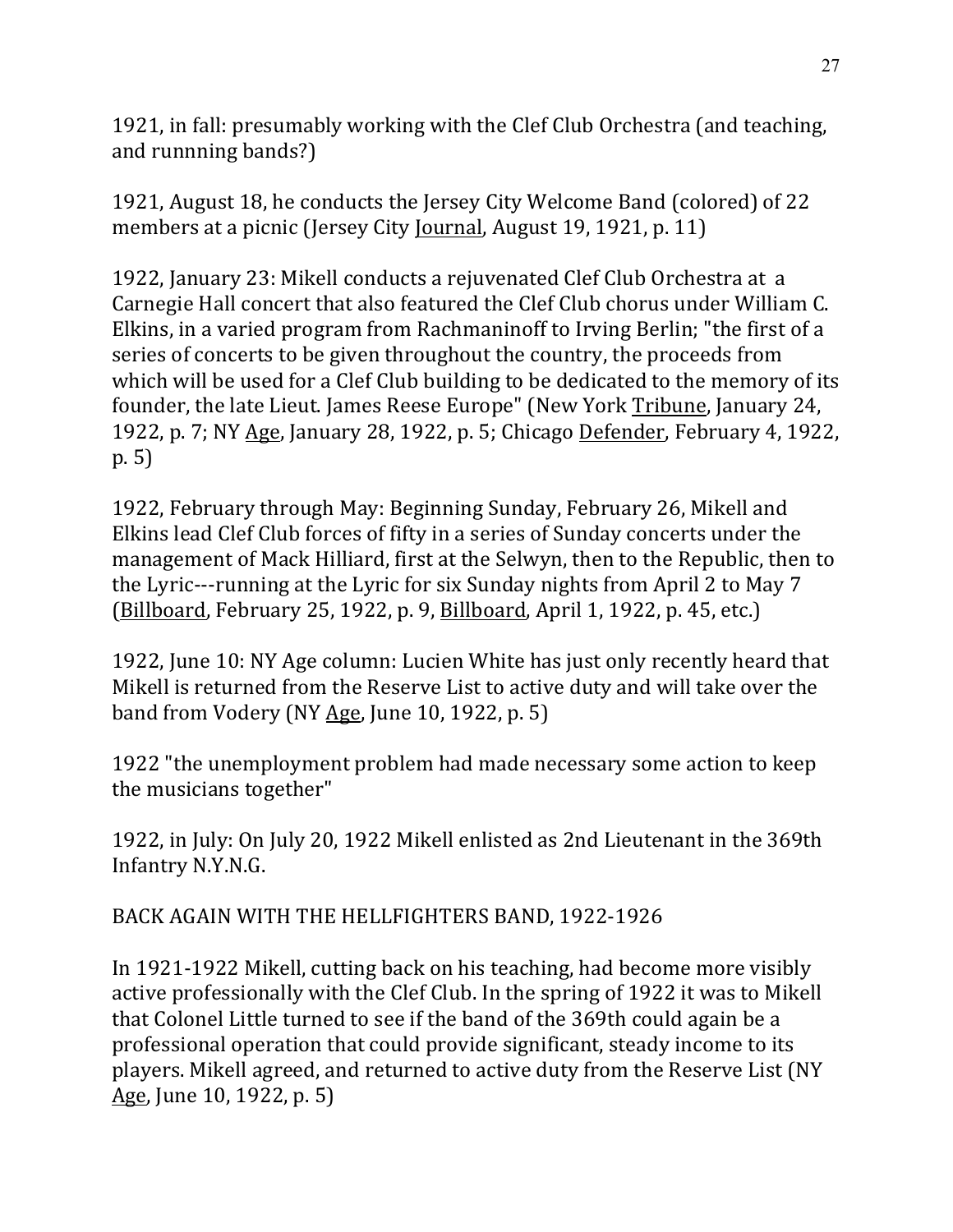Summer 1922 in NYC in NYC in July and August, in 3 different theatres; and Fall/Winter tour with Hellfighters Band in Chicago and with Keith circuit for about seven months

1922, June 22: Played at City Hall as bids are opened for the new Armory for the 369th

1922 June: From Saturday, June 24, the Hell Fighters Band started full-time work with daily afternoon concerts in Manhattan's Park Avenue Hotel; runs 3 weeks to July 14 (NY Times, June 22, 1922, p. 8).

1922, in July: the band began a vaudeville try-out with the B. F. Keith organization, playing first at a theatre in the Bronx, then at one in Harlem, and then on to a Broadway debut at B. S. Moss's Franklin Theatre on Broadway, playing "several of the newest jazz songs as well as a stirring march and a classical operatic selection." It finished out August in vaudeville at Proctor's Fifth Avenue Theatre:

1922: Monday, July 24 "Europe Band Returns with New Leader," begins vaudeville debut at B. S. Moss's Franklin theatre [the Franklin is not on Broadway, but in the Bronx; this relatively new theater opened on September 5, 1921]---a one-time, first trial engagement as a Keith Vaudeville Circuit act 1922 Thursday, July 27, another one-time trial engagement for Keith's, this one at Keith's Hamilton, on Broadway at 146th in Harlem; big picture of Mikell with caption about new engagements, appearing in New York Age, July 29, 1922, p. 6

1922: The band of 35 seems to have work for at least three weeks at B.S. Moss's Broadway Theatre (ca. July 30-Aug 5, August 6-12, 13-19) with Keith acts [NY Evening Telegram, July 30, 1922, p. 13; NY Morning Telegraph, August 2, 1922, p. 14; NY Evening Post, Saturday, August 12, 1922, p. 000); they will be retained another week (NY Morning Telegraph, August 13, 1922, p. 2); two weeks ago they were such a hit that they are returning "with a new reperotire of jazz and classical selections" (NY Evening Telegram, Tuesday, August 15, 1922, p. 3);

Returns again as chief vaudeville feature; Variety reviews the band at the Broadway as a new act, 31 performers, running 25 minutes on the full stage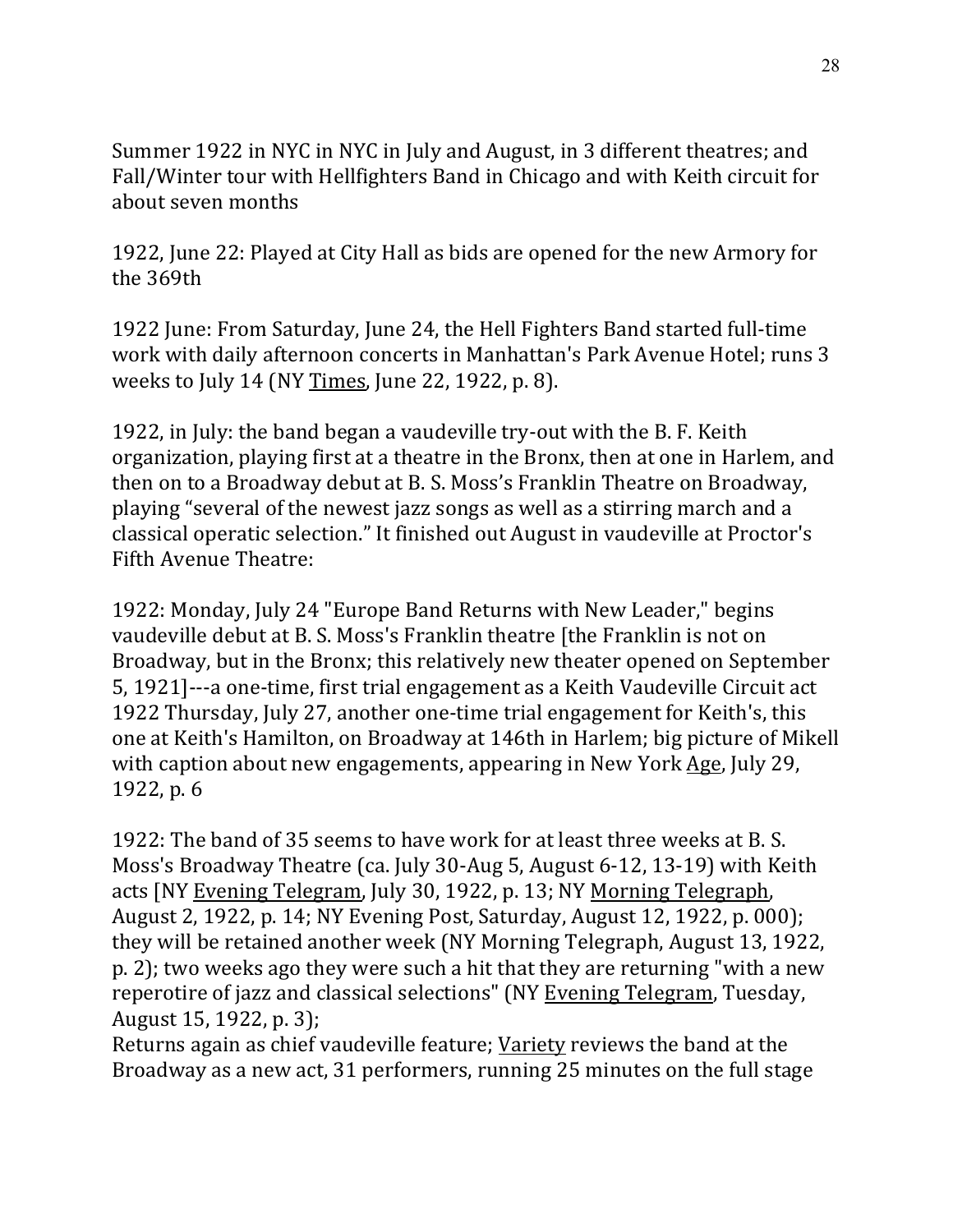(Variety, Friday, August 4, 1922, p. 13; repr. in Chicago Defender, August 12, 1922, p. 6)

1922: August 20 at Proctor's Fifth Avenue at W. 28th St. from Sunday, August 20, 1922  $[$  to 26th, if for a week $]$ 

(See NY Evening Telegram, July 24, 1922, p. 3; NY Age, July 29, 1922, p. 6; NY Evening Telegram, July 30, 1922, p. 000; Variety, August 4, 1922, p. 000; NY Age, August 19, 1922, p. 6; NY Evening Post, August 12, 1922, p. 3; Chicago Defender, August 12, 1922, p. 6; NY Tribune, August 20, 1922, p. 3; NY Evening Telegram, August 22, 1922, p. 3)

1922, in September: Mikell brought thirty men to Chicago for a four-week engagement [September 3-30] as part of the enlarged cast and orchestra playing with the new Creamer and Layton show Strut Miss Lizzie; they were not part of original season from June 19 in NYC at the Times Square Theatre

1922, in September: On September 3, "Bessie Coleman, the only negress aviatrix, made three short flights" at Curtiss Field, Garden City, L. I., an exhibition in honor of the 15th NY, and the band of the Fifteenth Infantry played (NY Times, September 4, 1922, p. 9) but clearly not all the band was there, with Mikell on the road in Chicago

1922 October, through 1923, January: The Strut Miss Lizzie engagement was followed by a stint as a headline attraction on the regional vaudeville circuit from October 1922 through January 1923 with the Keith organization that took the band from New York (including an appearance at Loew's State (NY Tribune, November 12, 1922, p. 3) to New Jersey and Philadelphia (November 23, 24, 25 in Trenton; December 2 in Long Branch, NJ; Philadelphia in the week of December 19, 24---possibly Sun 17 to Sun 24---an ad on Saturday, December 16 speaks of "next week"), and then north to Proctor's theatres in Amsterdam, Albany and Schenectady (opening January 4 in Amsterdam, NY "for the last half of the week"; Albany; opening January 18 in Schenectady "for the rest of the week")

The band also made appearances at other events:

In October, on October 12 and 13 in Jersey City, the Hell Fighters Band under Mikell will play for a block dance for the benefit of the Jersey City Postal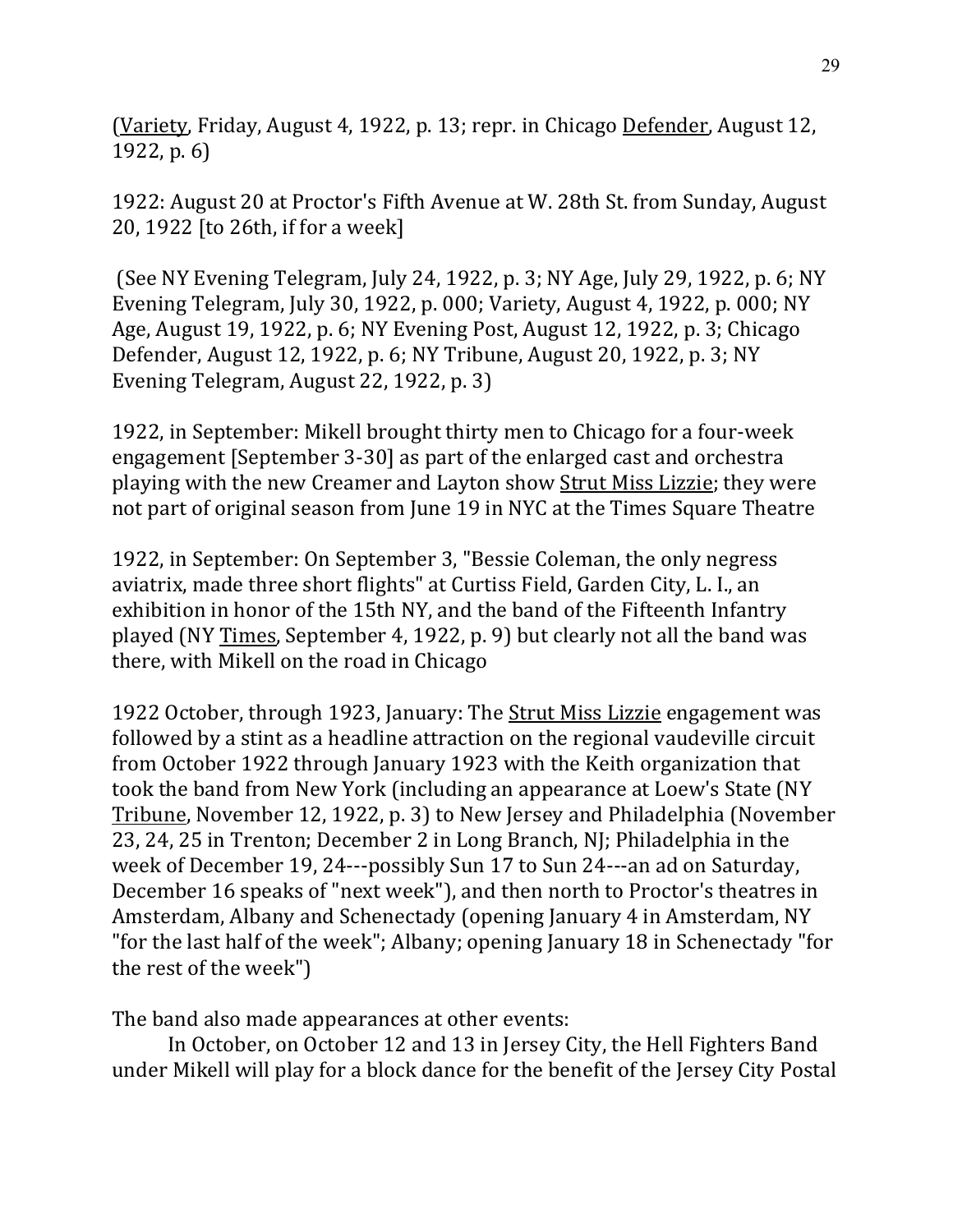Auxiliary of the National Disabled Soldiers league (Jersey City Journal, October 12, 1922, p. 4; Jersey City Journal, October 14, 1922, p. 3).

And in November, it played at a "Great Mass Meeting" under the auspices of the Central Republican Club and Womens Roosevelt Republican League at the Palace Casino (NY Age, November 4, 1922, p. 000)

Full-time work could not be sustained beyond these seven months (late June 1922 through late January 1923), but the unit continued to play prominent individual engagements, most memorably when it provided the music for a grand ceremony in Manhattan on August 13, 1923 paying tribute to French general Henri Gouraud. In 1923 the band also played at an international polo match out on Long Island, and took a vaudeville engagement for a week at the Loew's Theatre at 9th Avenue and 110th (New York Age, October 13, 1923, p. 6).

After Mikell's effort to sustain the Hell Fighters Band as a commercial concern came to an end, he continued to lead it as a National Guard band for two more years, from 1923 through 1924 and through most of 1925, until he retired from the guard shortly after Colonel Little. Late that fall the band was put into the hands of Mikell's current second in command, Warrant Officer Jacob W. Porter. From this point forward, for at least the next 17 years or so, the history of the 369th NYNG and its band is merely local or parochial history in NYC and esp. Harlem, part of a set of interlocking fraternal organizations including the National Guard, the Elks, and the VFW. Mikell began an association with the New York Times African-American employees at this time.

1923 January 26: the 369th Cadet Band in its first public appearance, which apparently slips to February 2, so Mikell must have organized the Cadet Band of the 369th Regiment NYNG in later 1922 or earliest January 1923 (NY Age, January 13, 1923, p. 1; NY Age, February 10, 1923, p. 7)

1923, February: a February 10 NY Times announcement of formation of colored employees club, with orchestra and band and glee club under Mikell  $(NY Age, February 10, 1923, p. 8)$ 

1923, April 22 Huge march in Harlem with 369th Band and also the Cadet Band (NY Age, May 5, 1923, p. 7)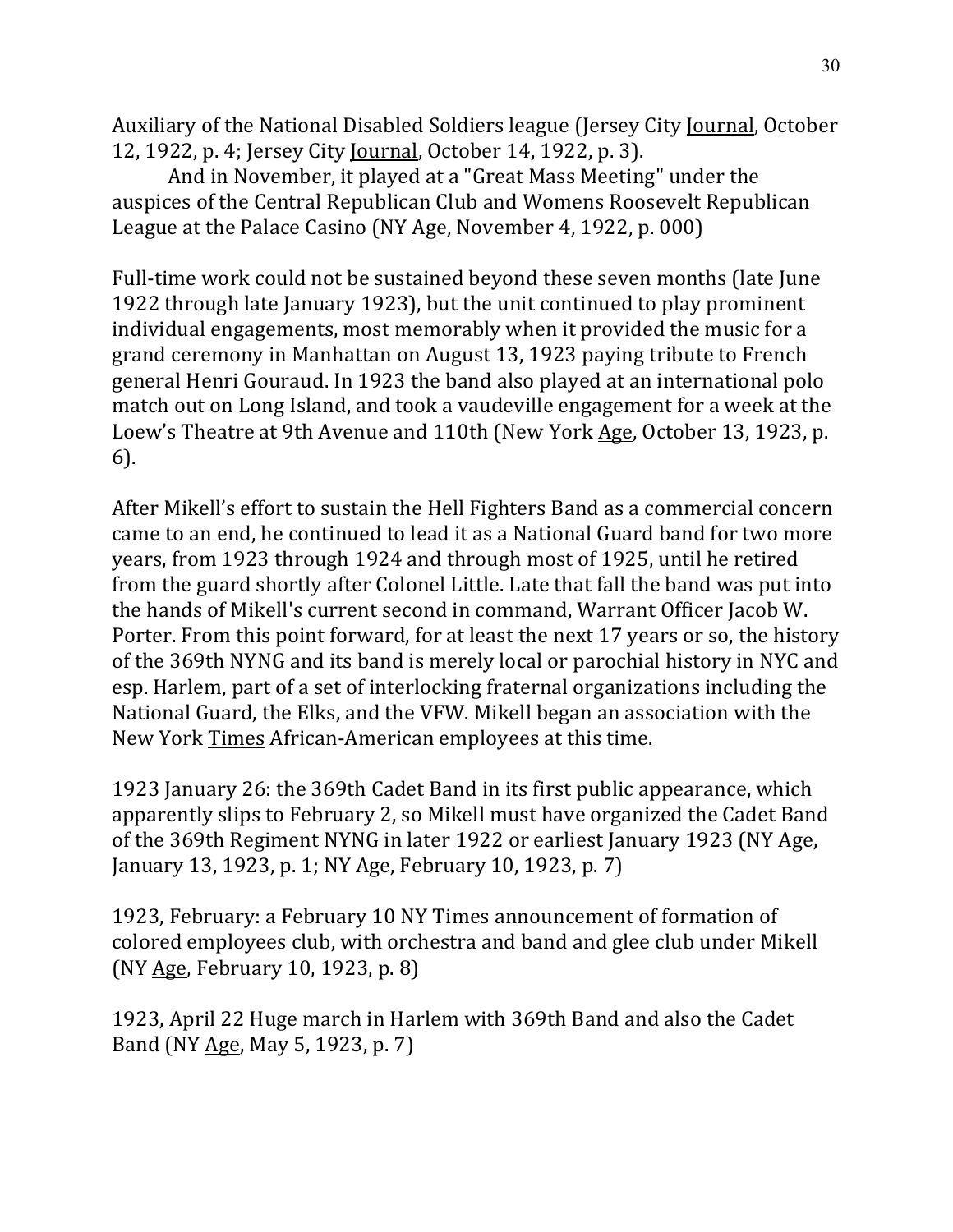1923, in May: Lafayette Theatre had a Midnite Benefit, Tuesday night, May 1, for The Katy Feguson Home for Unmarried Mothers and the Boys' Cadet Band and Drum Corps of the 369th Infantry; the Boys Band played under Mikell's direction and there were big-time vaueville acts, and Col. Little was there with distinguished white guests (NY  $\overline{Age}$ , May 5, 1923, p. 6)

1923: Sunday May 20: third annual Jim Europe Memorial Service, with Clef Club Orchestra and the 369th Band under Mikell, etc. (NY Age, May 19, 1923, p. 6; NY Age, May 26, 1923, p. 6)

1923: band of 369th plays at international polo match, military reception, and Loew's vaudeville in NYC at the Loewe's Theatre at 9th Avenue and 110th Street

1923: August 13 colored citizens celebrate visit of Gouraud; Mikell leads 369th band and Sissle sings in recap of July 4, 1918 event; delay while waiting for Cadets, who do not show!! (NY Times, August 14, 1923, p. 30; NY Age, August 18, 1923, p. 1, 2)

1923-1924

1923 after summer vacation for children's groups, starting up again in September; October and November articles on the cadet band and the midget orchestra (e.g., NY  $\underline{Age}$ , October 13, 1923, p. 6; NY  $\underline{Age}$ , November 24, 1923, p. 6)

1924, in April: on April 1, Mikell is honored by promoted to First Lieutenant N.Y.N.G. and made "conductor of Music", while Jacob W. Porter is promoted to be warrant officer and bandleader; Mikell leads the Cadet Band at ceremonies marking the anniversary of the Appomatox surrender with the unveiling of memorial tablets at the Plaza, 59th and 5th Ave. (NY  $\overline{Age}$ , April 12, 1924, p. 8)

1924, in June: Lieut. F. Eugene Mikell and Warrant Officer Porter headed the band at the annual sermon of the Non-Commissioned Officers Association of the 369th Infantry on June 8 (Chicago Defender, June 14, 1924, p. A4)

1924 Smith FSU thesis (p. 105) says he led the Jenkins Orphan Band at an appearance at Hammerstein's Roof Garden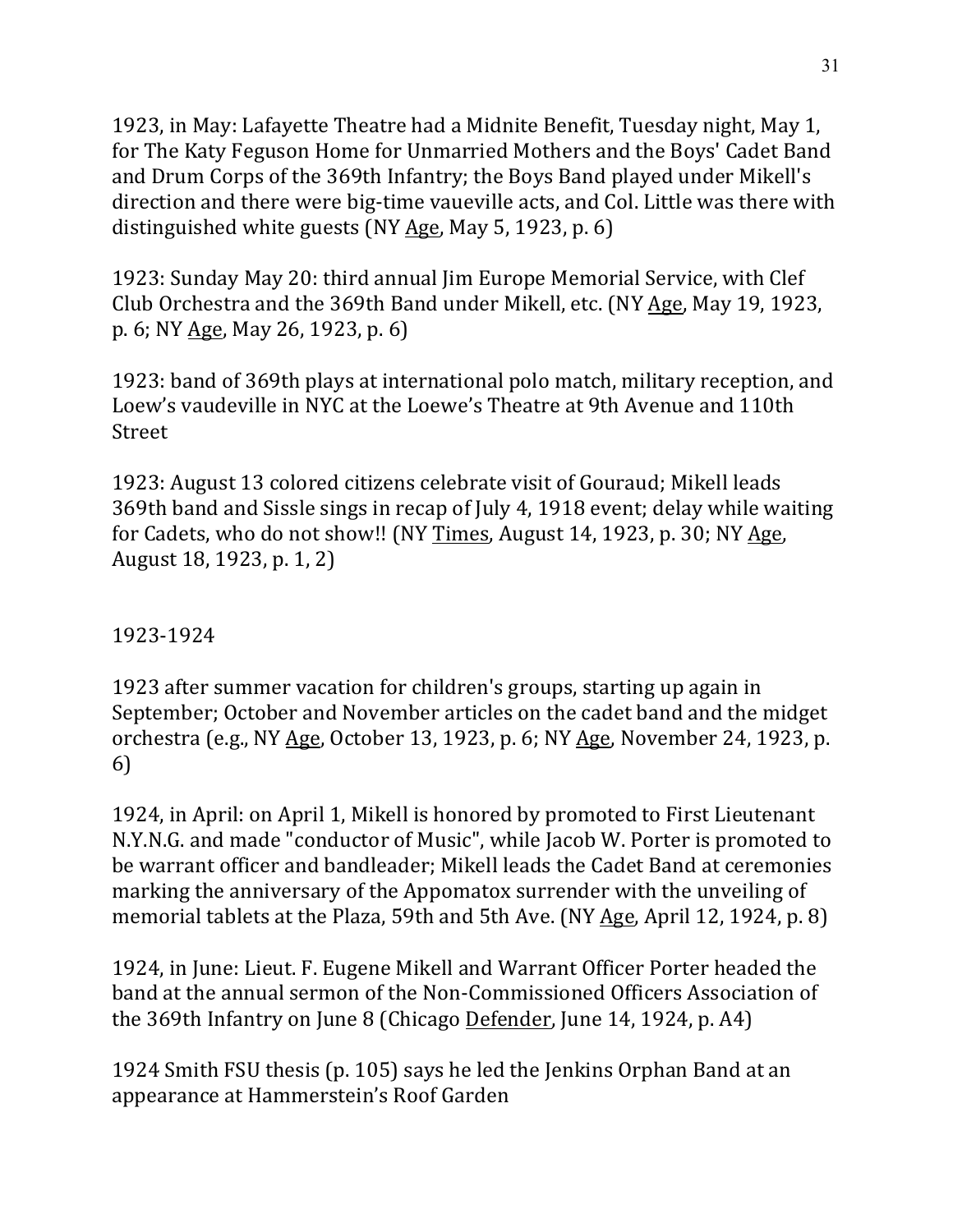1924-1925

#### 1925-1926

1925, in the fall: Mikell is still in the 369 N.Y. N.G., acc. 1926 Muster Roll; he leaves the band between October and December 1925; by December, 1925, his former Warrant Officer, Jacob W. (Jake) Porter has taken over the band; Mikell led the band from ca. June 1922 to ca. December 1925, or three and a half years. Jacob ("Jake") Porter leads it for the next eight years, late 1925 to late 1933; Arthur W. Phillips is conducting it in 1935 [NY Age, February 9, 1935, p. 4]; technical sergeant Russell Wooding takes the reins in 1936 [he's conducting it in May; see NY  $Age$ , May 9, 1936, p. 2].

1926, in June: Mikell officially leaves service with the N.Y.N.G. for the last time on June 7, 1926

## AFTER THE BAND: WORKING WITH NEW YORK TIMES EMPLOYEES

1926-1928 Mikell drops out of sight (e.g., no hits in "Fulton postcards"); could be health issues, or more likely just teaching quietly under the radar and running the NY Times "colored employee" musical organizations; his sons are becoming active as professional musicians in their own right

1928-1929

References to Mikell as conductor of NY Times Colored Orchestra and Glee Club (Brooklyn Eagle obit), a.k.a. the NYT Negro Glee Club, occur in the press for about two years from around April 1929 to June 1931, though he had been connected to the group since 1923 (see above); the group concertizes and does radio broadcass; his obit mentions NYT chorus, orchestra, band, and an anthem by Mikell in honor of publisher Ochs.

1929, in April: A special broadcast from NY Times Studios to explorers in the Antarctic, with performers including the New York Times colored Glee Club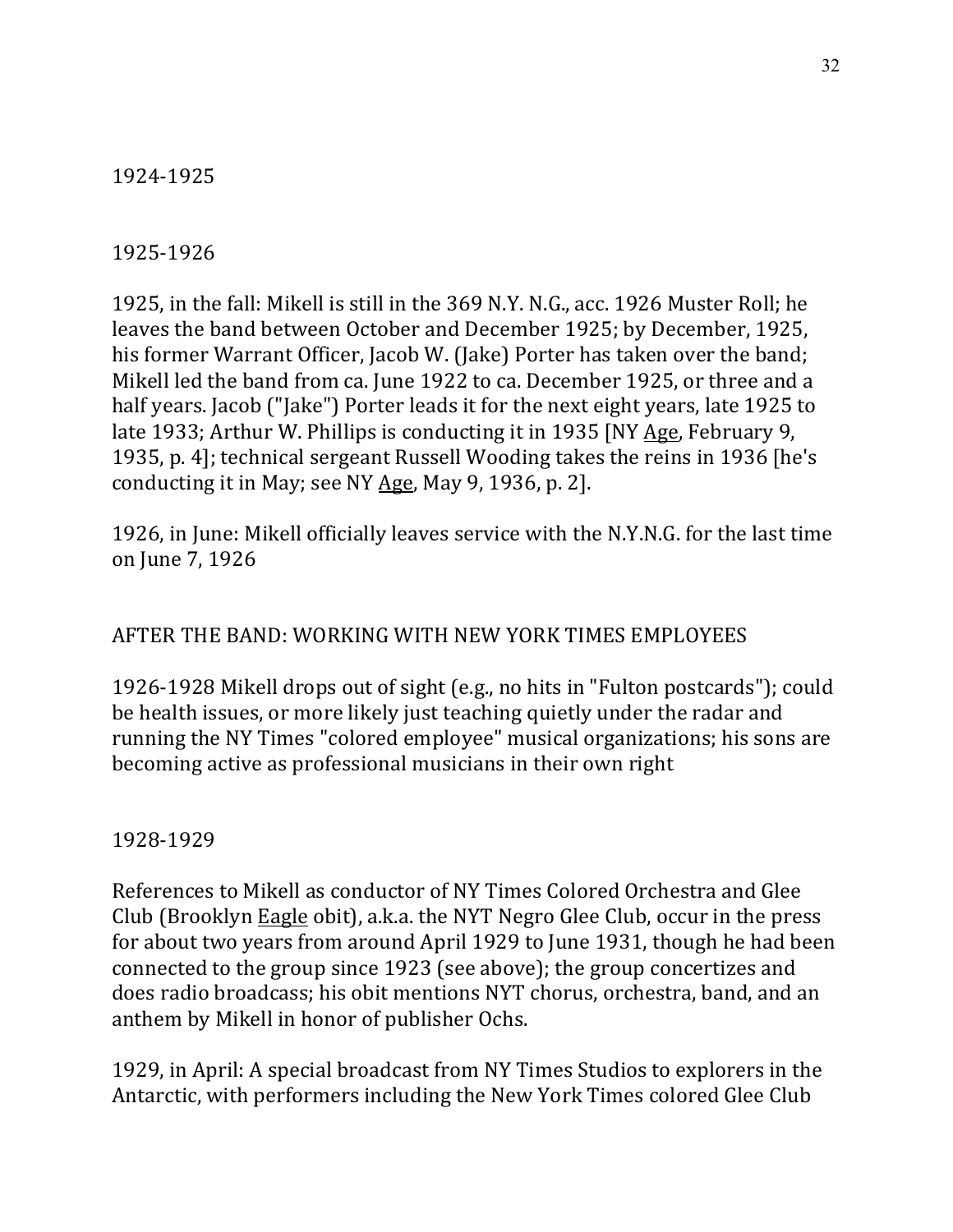under Mikell (Amsterdam (NY) Evening Recorder, April 6, 1929, p. 12; Schenectady Gazette, April 6, 1929, p. 13; NY Times, April 17, 1929, p. 1; NY Times, April 14, 1929, p. 159); see also Jerome S. Berg, The Early Shortwave Stations: A Broadcasting History through 1945 (2013), p. 74

## 1929-1930

1929, in September: Mikell leads the NY Times Glee Club at the Lafayette on Sunday, September 22 on a midnight show for two charities that features guest of honor Mayor James Walker (NY Age, September 28, 1929, p. 2)

1929, in October: another short-wave transmission to Admiral Byrd and his party in the Antarctic, including the Colored Glee Club (NY Times, October 5, 1929, p. 10; NY Times, October 6, 1929, p. 28)

1930, in May: He's bringing the NY Times Glee Club to Harlem for a June 1 concert of "Popular Gems" at Grace Congregational Church, 308 West 139th Street (NY Age, May 31, 1930, p. 7)

1930: in the US Census he is in Queens with Anna, Otto (26), and Eugene jr. (20)

1930, in July: Mikell plays a violin solo at a church event (NY Age, July 30,  $1930, p. 5)$ 

1930-1931

1931, in February: The New York Times Glee Club under Mikell will give its annual reception and dance at the Renaissance Casino on February 19 (NY Age, February 21, 1931, p. 7)

1931, in February: the NYT Colored Glee club is on the air at 9:30 pm on February 24, together with the NYT Choral Society and Pressroom Band (NY) Times, February 24, 1931, p. 34)

1931, in March: The New York Times Glee Club, directed by Mikell, gives a gift of \$100 to help Harlem's unemployed; "they have become quite populare on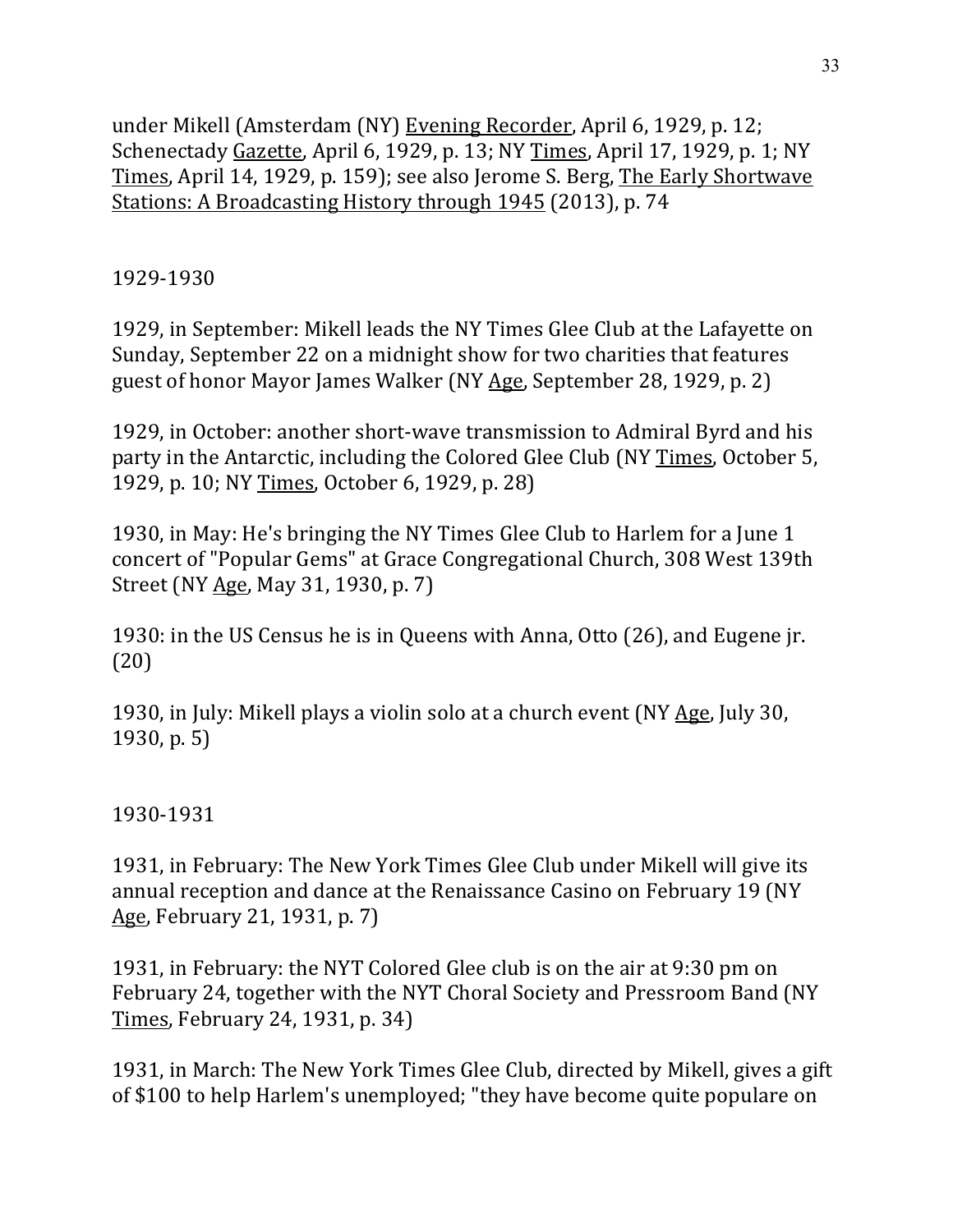the concert stage and over the radio. Recently they gave one of the most successful concerts and receptions of the season at the Renaissance Casino" (NY Age, March 21, 1931, p. 10; see also Pittsburgh Courier, March 28, 1931, p. 5)

1931, in June: The Central Printing Trades School, operated jointly by the Publishers' Association of NYC and the Printing Pressman's Union, held graduation exercises on June 22, with a program that included musical selections by the NYT orchestra and choral society under Gershenson and Evbans, and the NYT Glee Club under Mikell (NY Times, June 23, 1931, p. 23)

1931-1932

1931, in fall: illness

1932, in January: Mikell dies on Tuesday, January 19, at the Navy Hospital in Brooklyn at age 51 after a long illness and final long hospitalization of several weeks, so 1931 is his last year of real activity. His home is at 207 New York Avenue, Jamaica, Queens at the time of his death, and he is buried in Cypress Hills National Cemetery on Jamaica Avenue in Brooklyn.

1932, in February: "Navy Men Honor the Late Lieutenant Mikell in Cuba," memorial events held by Bandmaster Alton A. Adams of the United States Navy stationed at Guantanamo Bay (The Virgin Islands Daily News, February 18, 1932, p. 2)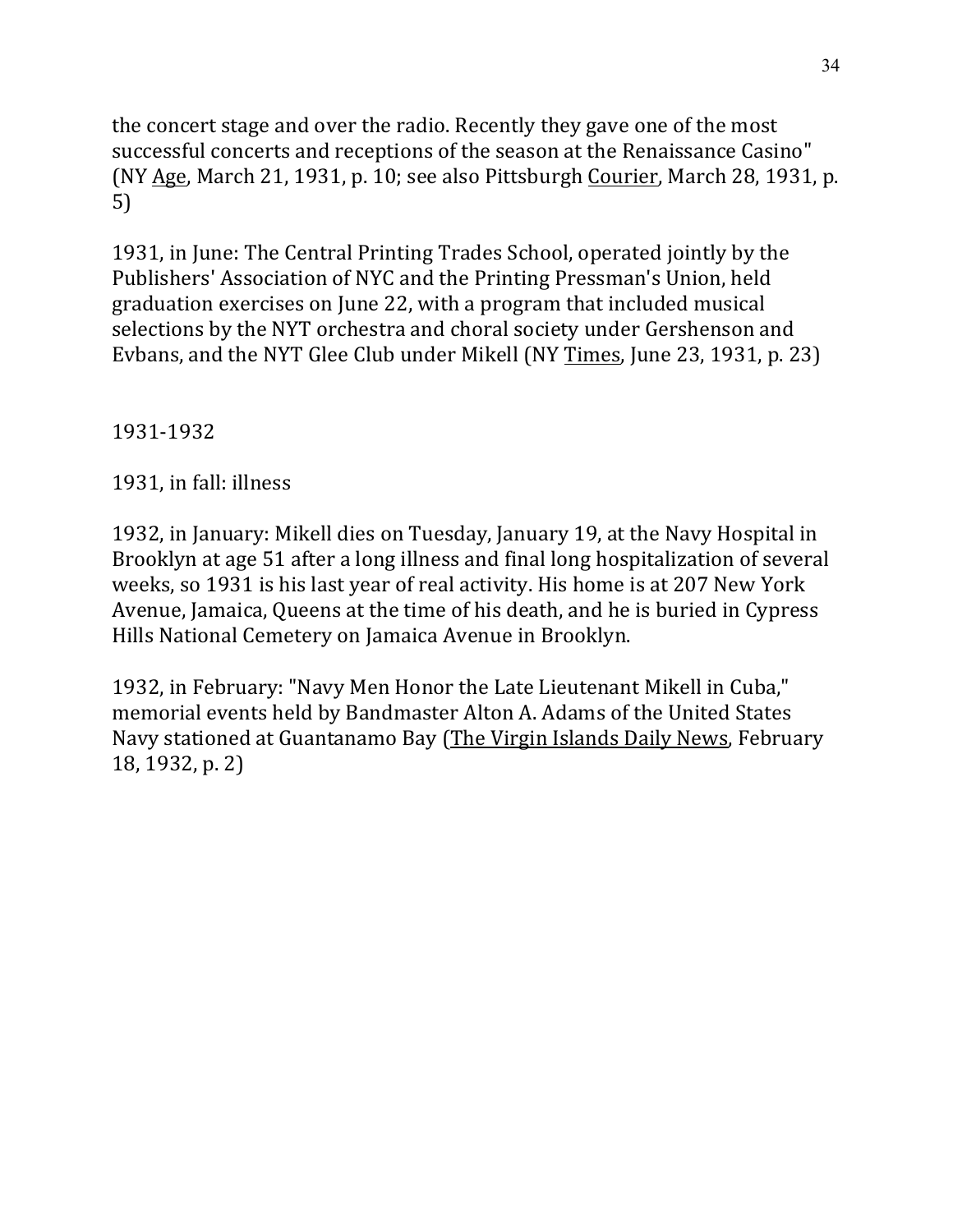## **Compositions**

- "Lackawanna: Indian Love Song," lyrics E. C. Deas, music Mikell (New York: Lackawanna Music Publ. Co., 1912)
- "That Plantation Rag," lyrics, Lafayette A. Brown, music E. Francis Mikell (copyright 1915 by Brown & Mikell)
- "Great Camp Meeting Day," lyrics Noble Sissle, music Eugene Mikell (Trenton Evening Times, October 9, 1917, p. 1)
- "I've Come Back to You," lyrics, Joseph W. Grey, music Mikell (New York: Hell Fighters Band, Inc., 1919)
- "The Shell Shock Shake," lyrics, Joseph W. Grey, music Mikell (New York: Hell Fighters Band, Inc., 1919)

Obits say he "was the composer of several songs, one of which, "Father, to Thy Dear Name," was dedicated to Adolph S. Ochs and The New York Times Choral Society." Several marches were dedicated to the 369th N.Y.N.G.